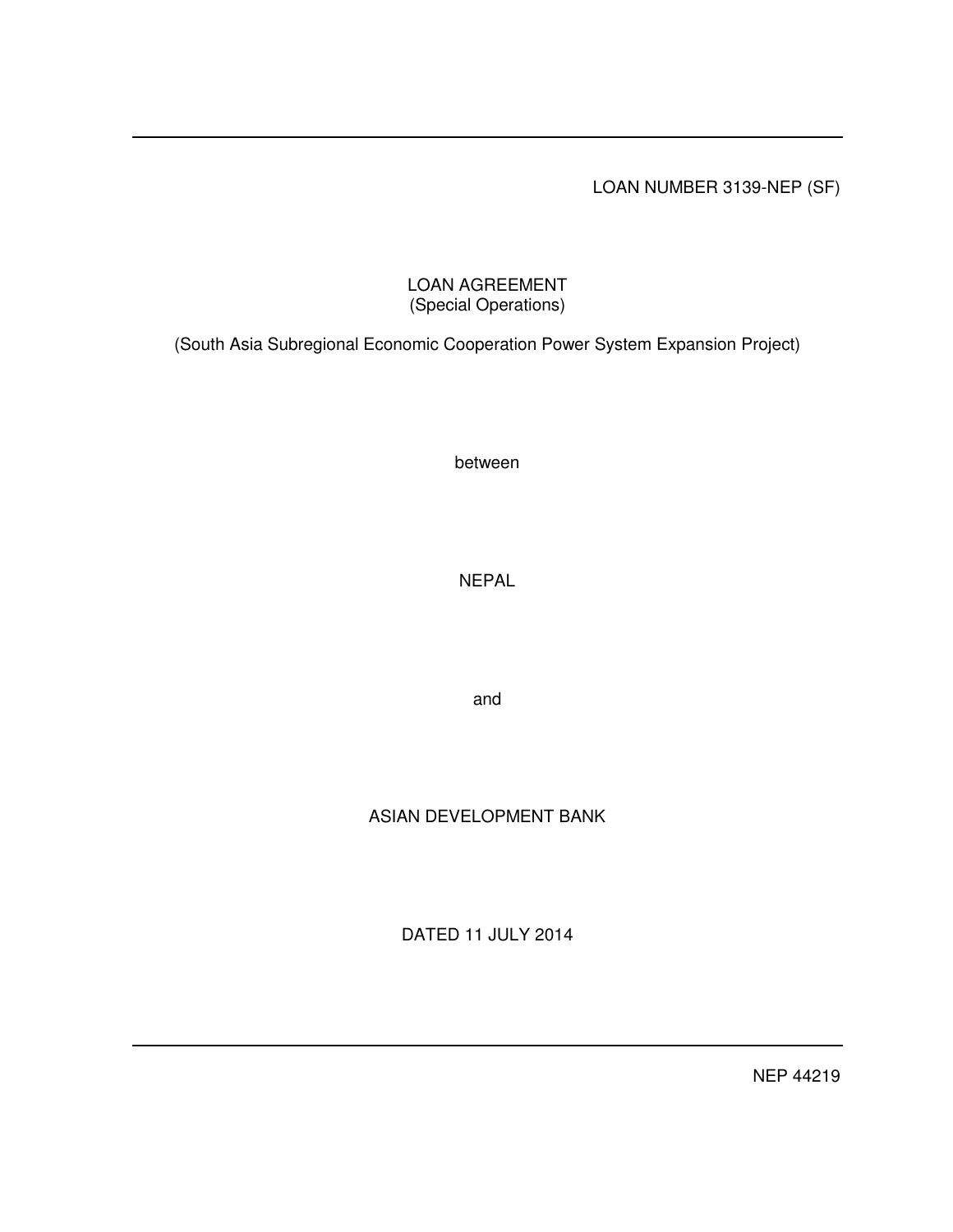### **LOAN AGREEMENT (Special Operations)**

LOAN AGREEMENT dated 11 July 2014 between NEPAL ("Borrower") and ASIAN DEVELOPMENT BANK ("ADB").

#### WHEREAS

(A) the Borrower has applied to ADB for a loan for the purposes of the Project described in Schedule 1 to this Loan Agreement;

(B) by an agreement dated example the comparation of the by an agreement dated the comparation of the comparation of the comparation of the comparation of the comparation of the comparation of the comparation of the compar Agreement"), ADB has agreed to make the proceeds of a grant from the Government of Norway ("Norway Grant") available to the Borrower in an amount equivalent to approximately sixty million Dollars (\$60,000,000) for the purposes of financing a portion of Parts 1 and 4 of the Project;

(C) by an agreement of even date herewith ("SCF Grant Agreement"), ADB has agreed to make the proceeds of a grant from the Strategic Climate Fund ("SCF Grant") available to the Borrower in an amount of eleven million two hundred thousand Dollars (\$11,200,000) for the purposes of financing a portion of Parts 3 and 4 of the Project;

(D) the Project shall be carried out by (i) the Nepal Electricity Authority ("NEA") for Parts 1, 2 and 4 of the Project, and (ii) the Alternative Energy Promotion Centre ("AEPC") for Parts 3 and 4 of the Project, and for this purpose the Borrower will make available to NEA and AEPC the proceeds of the loan provided for herein, as well as the proceeds of the Norway Grant and SCF Grant upon terms and conditions satisfactory to ADB; and

(E) ADB has agreed to make a loan to the Borrower from ADB's Special Funds resources upon the terms and conditions set forth herein and in the Project Agreements of even date herewith between ADB on the one part and NEA and AEPC on the other part;

NOW THEREFORE the parties agree as follows:

### **ARTICLE I**

### **Loan Regulations; Definitions**

Section 1.01. All the provisions of the Special Operations Loan Regulations of ADB, dated 1 January 2006 ("Loan Regulations"), are hereby made applicable to this Loan Agreement with the same force and effect as if they were fully set forth herein, subject, however, to the following modifications:

> (a) the term "Project Agreement", wherever it appears in the Loan Regulations, shall mean (i) the NEA Project Agreement (as hereinafter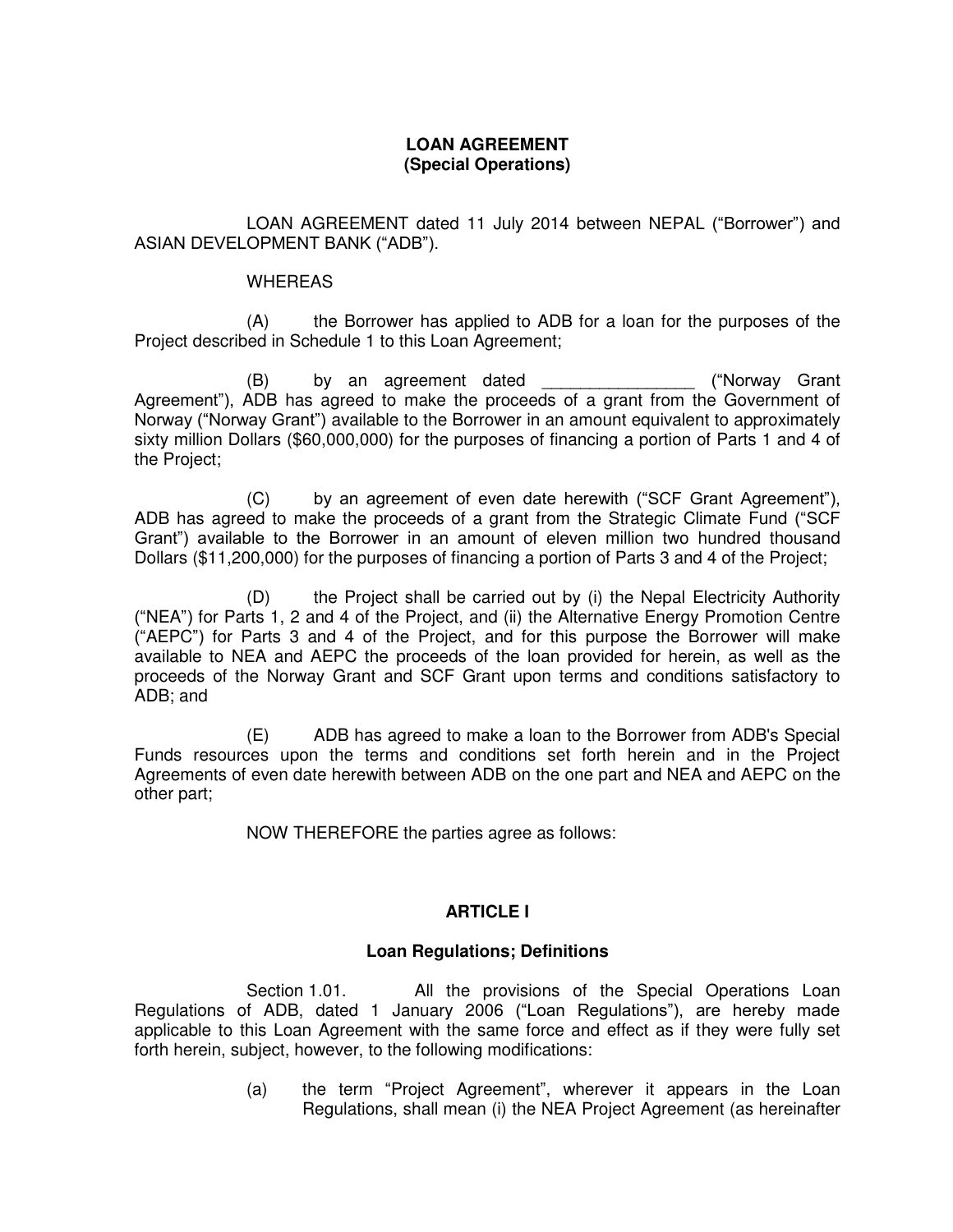defined), and/or (ii) the AEPC Project Agreement (as hereinafter defined), as the context requires; and

(b) The term "Project Executing Agency" appearing in Sections 6.01(a), 8.01(d), 8.01(f), 8.01(k), 9.01(c) and 9.02(c) of the Loan Regulations shall be substituted by the term: (i) "NEA" or any successor thereto acceptable to ADB which is responsible for carrying out Parts 1, 2 and 4 of the Project, or (ii) "AEPC" or any successor thereto acceptable to ADB which is responsible for carrying out Parts 3 and 4 of the Project.

Section 1.02. Wherever used in this Loan Agreement, the several terms defined in the Loan Regulations have the respective meanings therein set forth unless modified herein or the context otherwise requires. Additional terms used in this Loan Agreement have the following meanings:

(a) "AEPC" means the Borrower's Alternative Energy Promotion Centre;

(b) "AEPC Financing Arrangement" means the arrangement between the Borrower and AEPC described in Section 3.01(b) of this Loan Agreement;

(c) "AEPC Project Agreement" means the Project Agreement of even date herewith between ADB and AEPC:

(d) "Consulting Guidelines" means the Guidelines on the Use of Consultants by Asian Development Bank and its Borrowers (2013, as amended from time to time);

(e) "Consulting Services" means the services to be financed out of the proceeds of the Norway Grant and the SCF Grant as referred to in paragraph 3 of Schedule 1 to this Loan Agreement;

(f) "Environmental Assessment Review Framework" or "EARF" means the environmental assessment and review framework for Part 3 of the Project, including any update thereto, prepared and submitted by the Borrower and cleared by ADB;

(g) "Environmental Management Plan" or "EMP" means each and any of the environmental management plans for the Project, including any update thereto, incorporated in the IEE;

(h) "Environmental Safeguards" means the principles and requirements set forth in Chapter V, Appendix 1, and Appendix 4 (as applicable) of the SPS;

"Gender Equality and Social Inclusion Plan" or "GESIP" means the gender action plan prepared for the Project in consultation with the Borrower and approved by ADB;

(j) "Goods" means equipment and materials to be financed out of the proceeds of the Loan, the Norway Grant and the SCF Grant, including related services such as transportation, insurance, installation, commissioning, training, and initial maintenance, but excluding Consulting Services;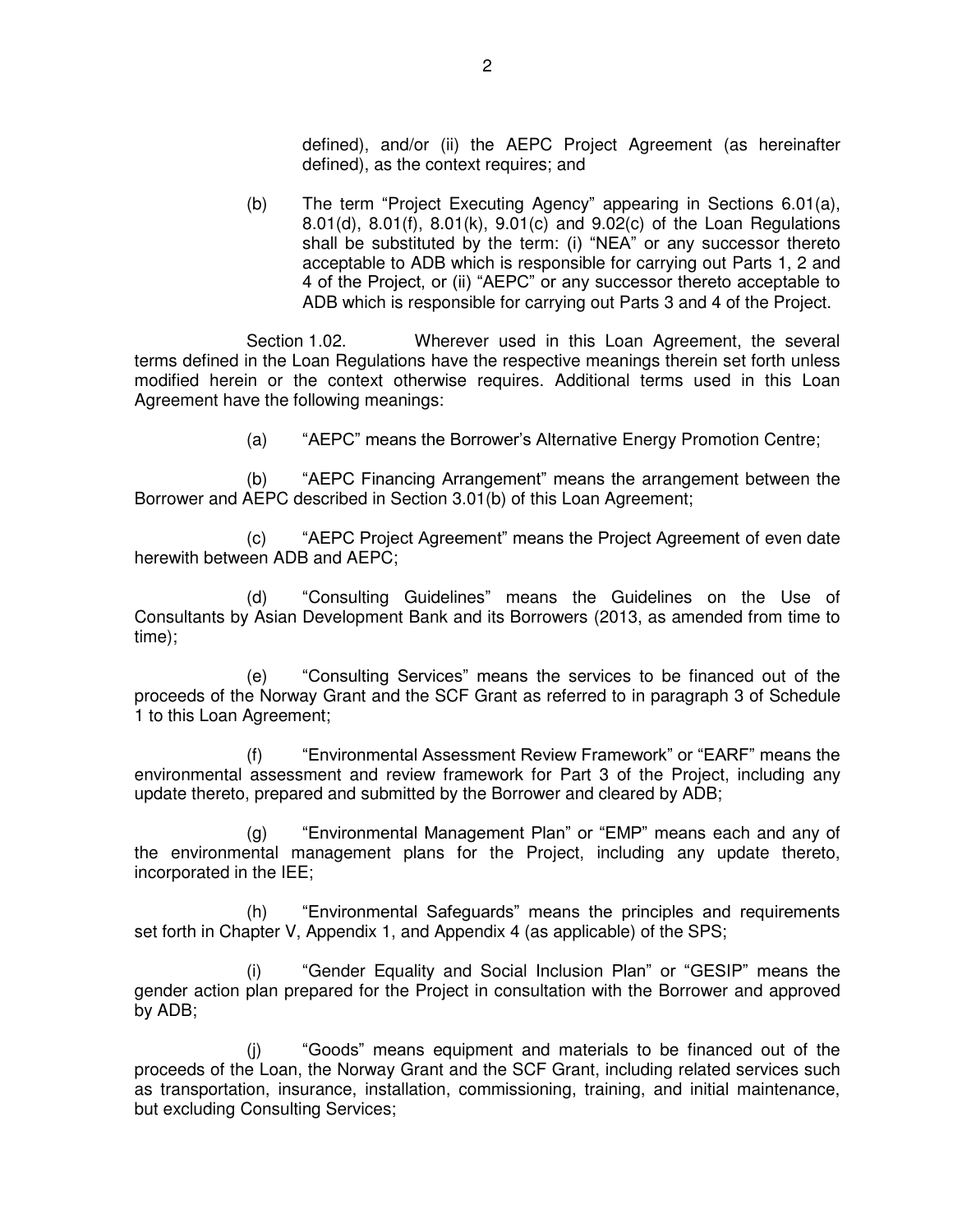(k) "Indigenous Peoples Planning Framework" or "IPPF" means the indigenous peoples planning framework for Part 3 of the Project, including any update thereto, prepared and submitted by the Borrower and cleared by ADB;

"Indigenous Peoples Safeguards" means the principles and requirements set forth in Chapter V, Appendix 3, and Appendix 4 (as applicable) of the SPS;

(m) "Initial Environmental Examination" or "IEE" means each and any initial environmental examination for the Project, including any update thereto, prepared and submitted by the Borrower through NEA or AEPC, as applicable, and cleared by ADB;

(n) "Involuntary Resettlement Safeguards" means the principles and requirements set forth in Chapter V, Appendix 2, and Appendix 4 (as applicable) of the SPS;

- (o) "km" means kilometer;
- (p) "kV" means kilovolt;

(q) "Loan Disbursement Handbook" means ADB's Loan Disbursement Handbook (2012, as amended from time to time);

- (r) "MVA" means megavolt-ampere;
- (s) "MW" means megawatt;

(t) "NEA" means the Nepal Electricity Authority, established pursuant to the Nepal Electricity Authority Act, 2041 (1984) of the Borrower;

(u) "NEA Financing Agreement" means the agreement between the Borrower and NEA described in Section 3.01(a) of this Loan Agreement;

(v) "NEA Project Agreement" means the Project Agreement of even date herewith between ADB and NEA;

(w) "Norway Grant Agreement" means the grant agreement of even date herewith between the Borrower and ADB for provision of the Norway Grant to the Borrower for the purposes of the Project;

(x) "O&M" means operation and maintenance;

(y) "PAM" means the project administration manual for the Project dated 19 May 2014 and agreed between the Borrower and ADB, as updated from time to time in accordance with the respective administrative procedures of the Borrower and ADB;

(z) "Part" means a sub-component of the Project, as described in Schedule 1 to this Loan Agreement;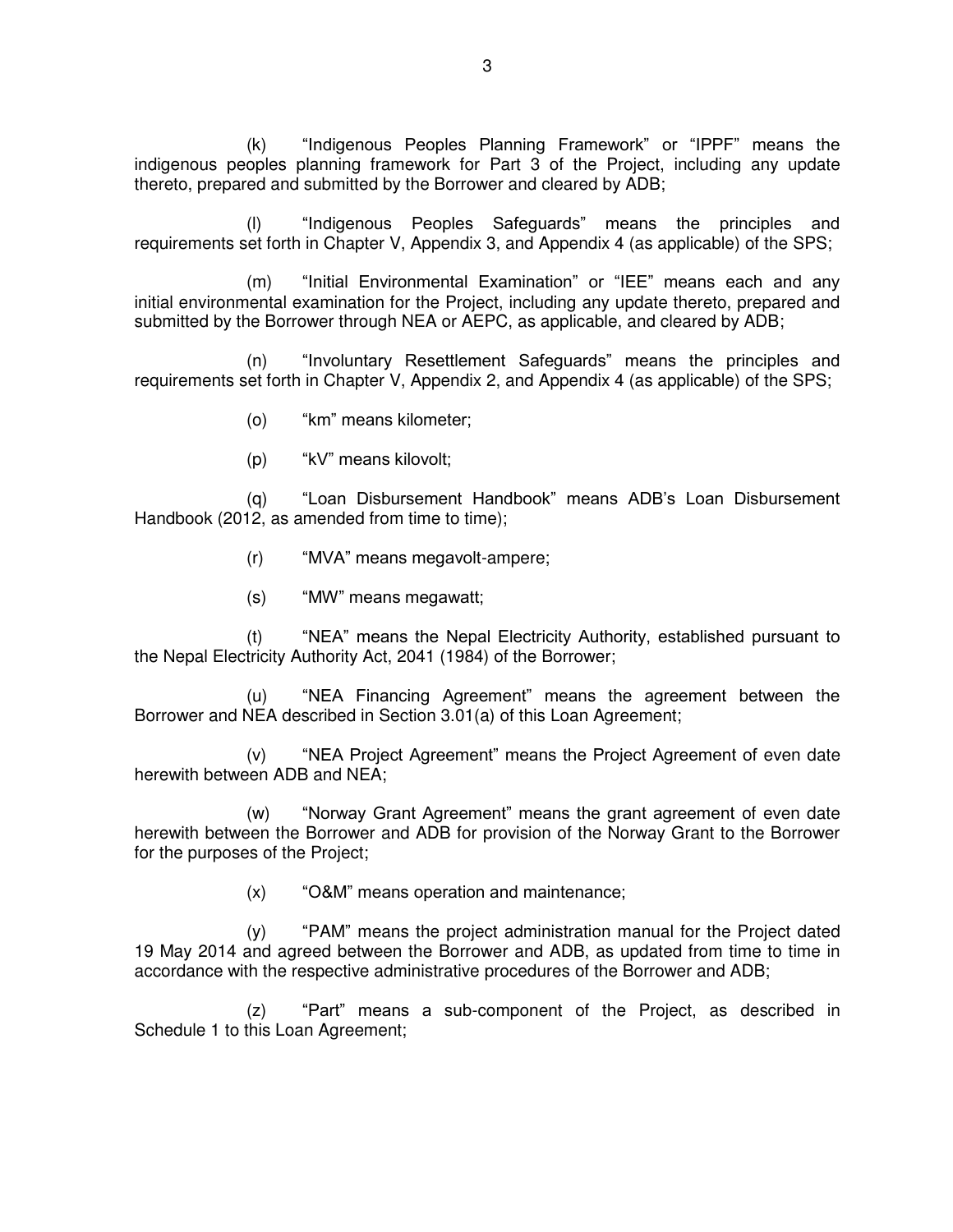(aa) "Participating Banks" means commercial banks acceptable to ADB selected to participate in providing credit lines to Participating Communities for Part 3 of the Project;

(bb) "Participating Communities" means rural communities acceptable to ADB selected to participate in developing Subprojects under Part 3 of the Project;

(cc) "Procurement Guidelines" means ADB's Procurement Guidelines (2013, as amended from time to time);

(dd) "Procurement Plan" means the procurement plan for the Project dated 19 May 2014 and agreed between the Borrower and ADB, as updated from time to time in accordance with the Procurement Guidelines, the Consulting Guidelines, and other arrangements agreed with ADB;

(ee) "Project Executing Agency" means (i) NEA or any successor thereto acceptable to ADB which is responsible for carrying out Parts 1, 2 and 4 of the Project, or (ii) "AEPC" or any successor thereto acceptable to ADB which is responsible for carrying out Parts 3 and 4 of the Project;

(ff) "Project facilities" means the facilities to be improved, rehabilitated, modernized, constructed, operated and/or maintained, and the equipment to be installed and maintained under the Project;

(gg) "Project Management Directorate" or "PMD" means the project management directorate to be established in NEA;

(hh) "Resettlement Framework" or "RF" means the resettlement framework for Part 3 of the Project, including any update thereto, prepared and submitted by the Borrower and cleared by ADB;

(ii) "Resettlement and Indigenous Peoples Plan" or "RIPP" means each and any resettlement and indigenous peoples plan for Parts 1 and 2 of Project, including any update thereto, prepared and submitted by the Borrower through NEA, and cleared by ADB;

(ii) "Resettlement Plan" or "RP" means each and any resettlement plan prepared for Part 3 of the Project, including any update thereto, prepared and submitted by the Borrower through AEPC, and cleared by ADB;

(kk) "Safeguard Policy Statement" or "SPS" means ADB's Safeguard Policy Statement (2009);

(ll) "Safeguards Monitoring Report" means each report prepared and submitted by the Borrower through NEA or AEPC, as applicable, to ADB that describes progress with implementation of and compliance with the EMP and the RIPP, including any corrective and preventative actions;

(mm) "SCF Grant Agreement" means the grant agreement to be entered into by and between the Borrower and ADB for provision of the SCF Grant to the Borrower for the purposes of the Project;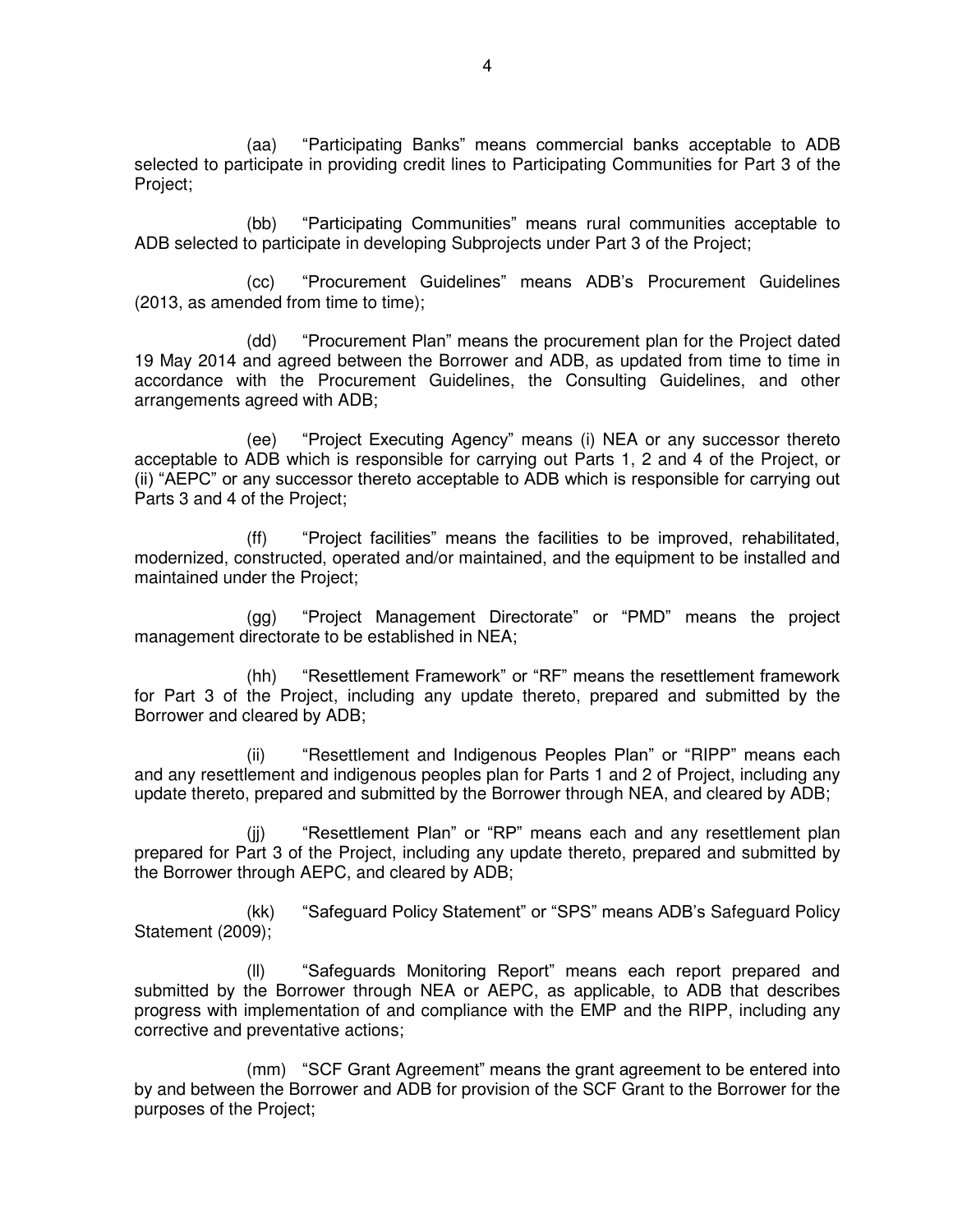(nn) "Subproject" means a subproject under Part 3 of the Project that (i) is found eligible for financing during Project processing, and/or (ii) meets the eligibility criteria referred to in paragraph 8 of Schedule 5 to this Loan Agreement; and

(oo) "Works" means construction or civil works to be financed out of the proceeds of the Loan, the Norway Grant and the SCF Grant, including services such as drilling or mapping, and project related services that are provided as part of a single responsibility or turnkey contract, but excluding Consulting Services.

### **ARTICLE II**

#### **The Loan**

Section 2.01. ADB agrees to lend to the Borrower from ADB's Special Funds resources an amount in various currencies equivalent to one hundred sixteen million four hundred ninety three thousand Special Drawing Rights (SDR116,493,000).

Section 2.02. (a) The Borrower shall pay to ADB an interest charge at the rate of 1% per annum during the grace period, and 1.5% per annum thereafter, on the amount of the Loan withdrawn from the Loan Account and outstanding from time to time.

(b) The term "grace period" as used in subsection (a) hereinabove means the period prior to the first Principal Payment Date in accordance with the amortization schedule set forth in Schedule 2 to this Loan Agreement.

Section 2.03. The interest charge and any other charge on the Loan shall be payable semiannually on 15 June and 15 December in each year.

Section 2.04. The Borrower shall repay the principal amount of the Loan withdrawn from the Loan Account in accordance with the amortization schedule set forth in Schedule 2 to this Loan Agreement.

Section 2.05. The currency of repayment of the principal amount of the Loan and the currency of payment of the interest charge for the purposes of Sections 4.03(a) and 4.04 of the Loan Regulations shall be the Dollar.

#### **ARTICLE III**

#### **Use of Proceeds of the Loan**

Section 3.01. (a) The Borrower shall relend the proceeds of the Loan as allocated towards Parts 1, 2, and 4 to NEA as a loan under a Financing Agreement upon terms and conditions satisfactory to ADB.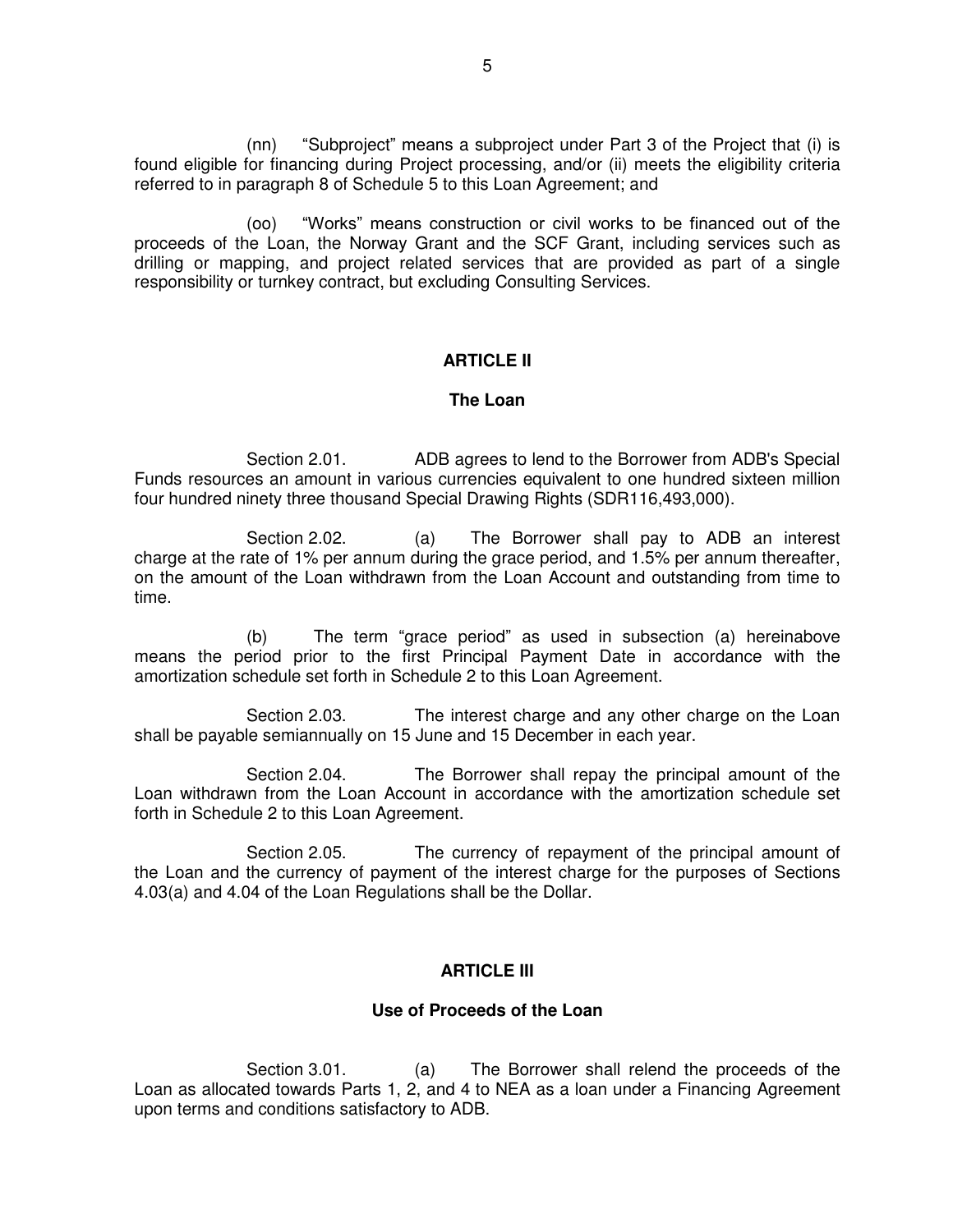(b) The Borrower shall relend the proceeds of the Loan as allocated towards Parts 3 and 4 to AEPC as a loan under a Financing Arrangement upon terms and conditions satisfactory to ADB.

(c) The Borrower shall cause the proceeds of the Loan to be applied to the financing of expenditures on the Project in accordance with the provisions of this Loan Agreement, the NEA Project Agreement and the AEPC Project Agreement.

Section 3.02. The proceeds of the Loan shall be allocated and withdrawn in accordance with the provisions of Schedule 3 to this Loan Agreement, as such Schedule may be amended from time to time by agreement between the Borrower and ADB.

Section 3.03. Except as ADB may otherwise agree, the Borrower shall procure, or cause to be procured, the items of expenditure to be financed out of the proceeds of the Loan in accordance with the provisions of Schedule 4 to this Loan Agreement.

Section 3.04. Except as ADB may otherwise agree, the Borrower shall cause all items of expenditure financed out of the proceeds of the Loan to be used exclusively in the carrying out of the Project.

Section 3.05. The Loan Closing Date for the purposes of Section 8.02 of the Loan Regulations shall be 30 June 2022 or such other date as may from time to time be agreed between the Borrower and ADB.

#### **ARTICLE IV**

#### **Particular Covenants**

Section 4.01. In the carrying out of the Project and operation of the Project facilities, the Borrower shall perform, or cause to be performed, all obligations set forth in Schedule 5 to this Loan Agreement, the NEA Project Agreement, and the AEPC Project Agreement.

Section 4.02. The Borrower shall enable ADB's representatives to inspect the Project, the Goods and Works, and any relevant records and documents.

Section 4.03. ADB shall disclose the annual audited financial statements for the Project and the opinion of the auditors on the financial statements within 30 days of the date of their receipt by posting them on ADB's website.

Section 4.04. The Borrower shall take all actions which shall be necessary on its part to enable NEA and AEPC to perform their obligations under the NEA Project Agreement and AEPC Project Agreement, respectively, and shall not take or permit any action which would interfere with the performance of such obligations.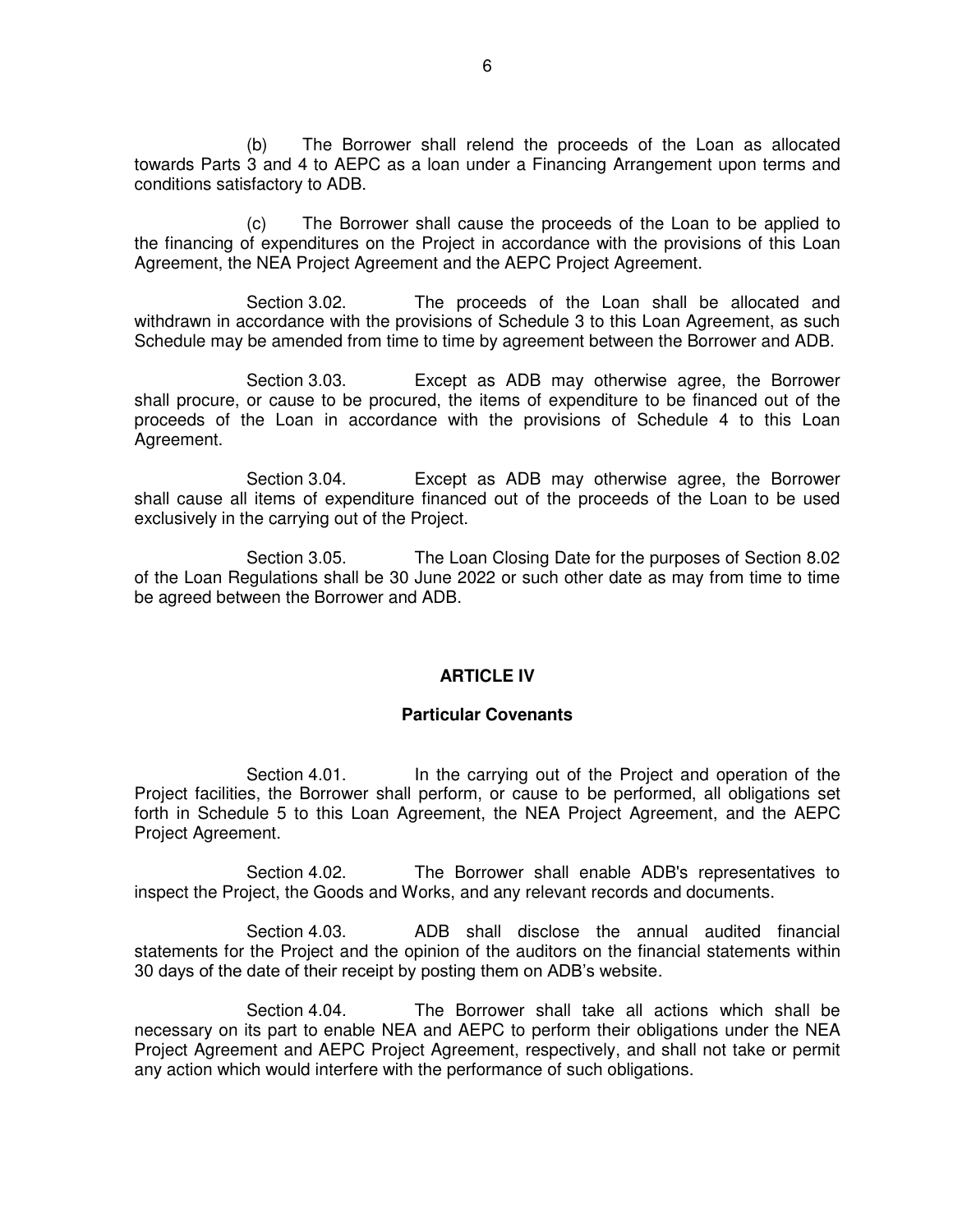Section 4.05. (a) The Borrower shall exercise its rights under the NEA Financing Agreement and AEPC Financing Arrangement in such a manner as to protect the interests of the Borrower and ADB and to accomplish the purposes of the Loan.

(b) No rights or obligations under the NEA Financing Agreement or APEC Financing Arrangement shall be assigned, amended, or waived without the prior concurrence of ADB.

#### **ARTICLE V**

#### **Suspension; Acceleration of Maturity**

Section 5.01. The following are specified as additional events for suspension of the right of the Borrower to make withdrawals from the Loan Account for the purposes of Section 8.01(m) of the Loan Regulations:

- (a) the Norway Grant shall have become liable for suspension or cancellation; and
- (b) the SCF Grant shall have become liable for suspension or cancellation.

Section 5.02. The following is specified as an additional event for acceleration of maturity for the purposes of Section 8.07(d) of the Loan Regulations: any of the events specified in Section 5.01 of this Loan Agreement shall have occurred.

#### **ARTICLE VI**

#### **Effectiveness**

Section 6.01. The following are specified as an additional condition to the effectiveness of this Loan Agreement for the purposes of Section 9.01(f) of the Loan Regulations: the Norway Grant Agreement shall have been duly executed and delivered, and all conditions precedent to its effectiveness (other than a condition requiring the effectiveness of this Loan Agreement) shall have been fulfilled or arrangements satisfactory to ADB shall have been made for the fulfillment thereof within a period of time satisfactory to ADB.

Section 6.02. The following are specified as an additional matter, for the purposes of Section 9.02(d) of the Loan Regulations, to be included in the opinion or opinions to be furnished to ADB: that the Norway Grant Agreement has been duly authorized by, and executed and delivered on behalf of, the Borrower, and is legally binding upon the Borrower in accordance with its term.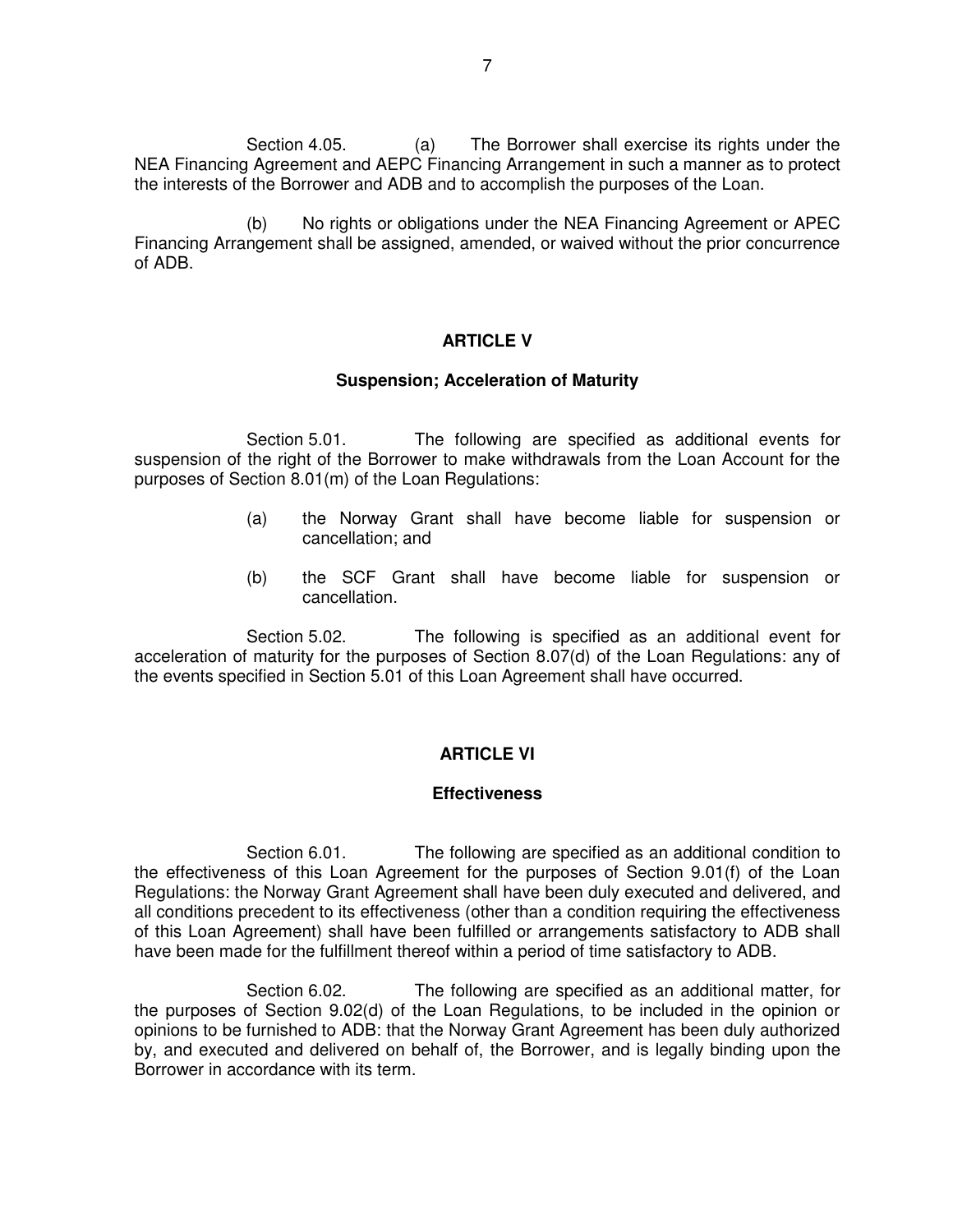Section 6.03. A date 90 days after the date of this Loan Agreement is specified for the effectiveness of the Loan Agreement for the purposes of Section 9.04 of the Loan Regulations.

#### **ARTICLE VII**

### **Delegation of Authority**

Section 7.01. The Borrower hereby designates the Project Executing Agency as its agent for the purposes of taking any action or entering into any agreement required or permitted under Sections 3.02, 3.03 and 3.05 of this Loan Agreement and under Sections 5.01, 5.02, 5.03 and 5.04 of the Loan Regulations.

Section 7.02. Any action taken or any agreement entered into by the Project Executing Agency pursuant to the authority conferred under Section 7.01 of this Loan Agreement shall be fully binding on the Borrower and shall have the same force and effect as if taken by the Borrower.

Section 7.03. The authority conferred on the Project Executing Agency under Section 7.01 of this Loan Agreement may be revoked or modified by agreement between the Borrower and ADB.

#### **ARTICLE VIII**

#### **Miscellaneous**

 Section 8.01. The Secretary, Ministry of Finance of the Borrower is designated as representative of the Borrower for the purposes of Section 11.02 of the Loan Regulations.

Section 8.02. The following addresses are specified for the purposes of Section 11.01 of the Loan Regulations:

For the Borrower

**Secretary**  Ministry of Finance Singha Durbar Kathmandu, Nepal

Facsimile Number:

+977 1 421-1665.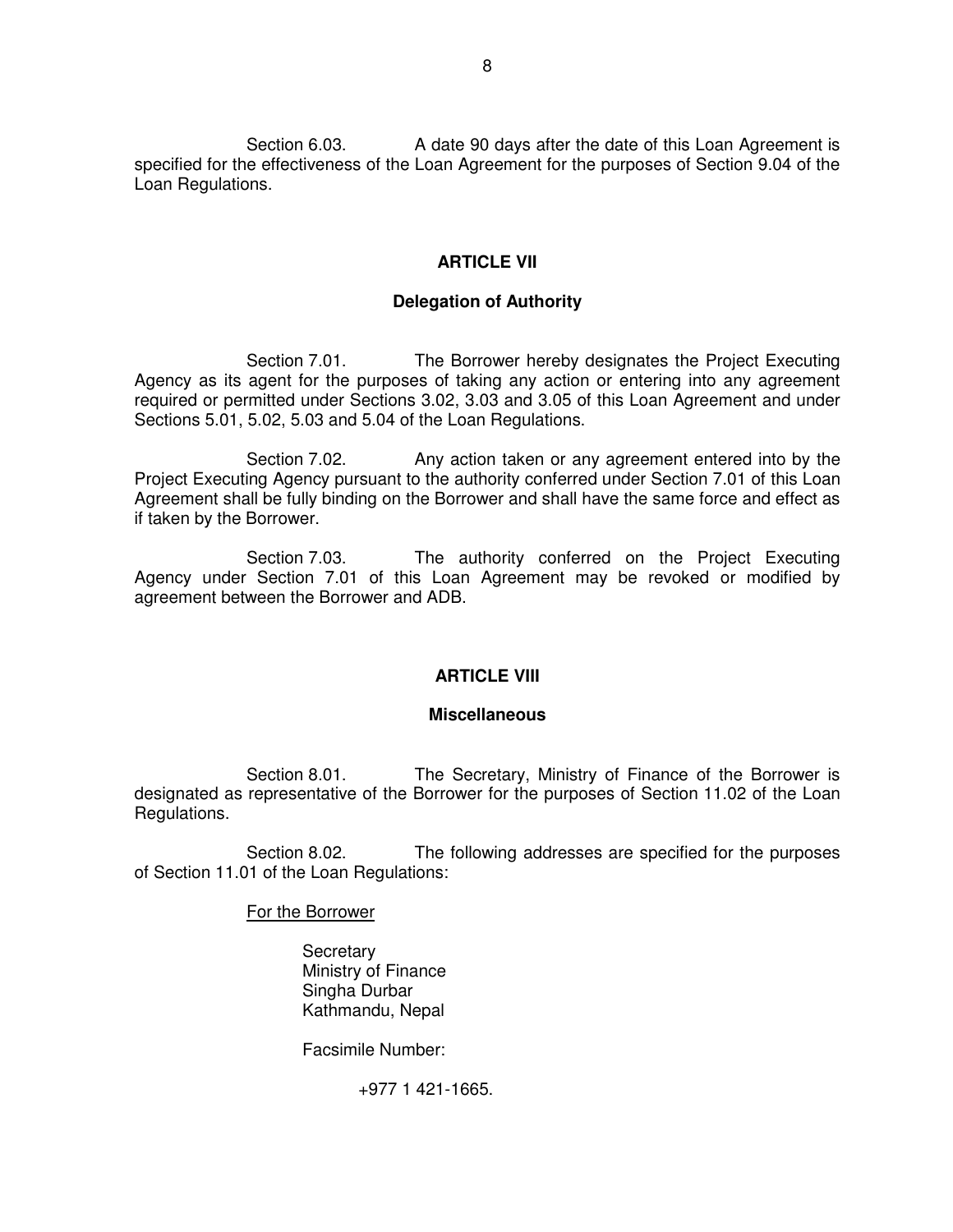For ADB

 $\hat{\mathcal{C}}$  ).

Asian Development Bank 6 ADB Avenue Mandaluyong City 1550 Metro Manila Philippines

Facsimile Numbers:

+63 2 636-2444 +63 2 636-2338.

IN WITNESS WHEREOF the parties hereto, acting through their representatives thereunto duly authorized, have caused this Loan Agreement to be signed in their respective names as of the day and year first above written and to be delivered at the principal office of ADB.

**NEPAL** Bv

YUBA RAJ BHUSAL Secretary Ministry of Finance

ASIAN DEVELOPMENT BANK

つべつし 1 AM  $By_$ 

**KENICHI YOKOÝAMA Country Director Nepal Resident Mission**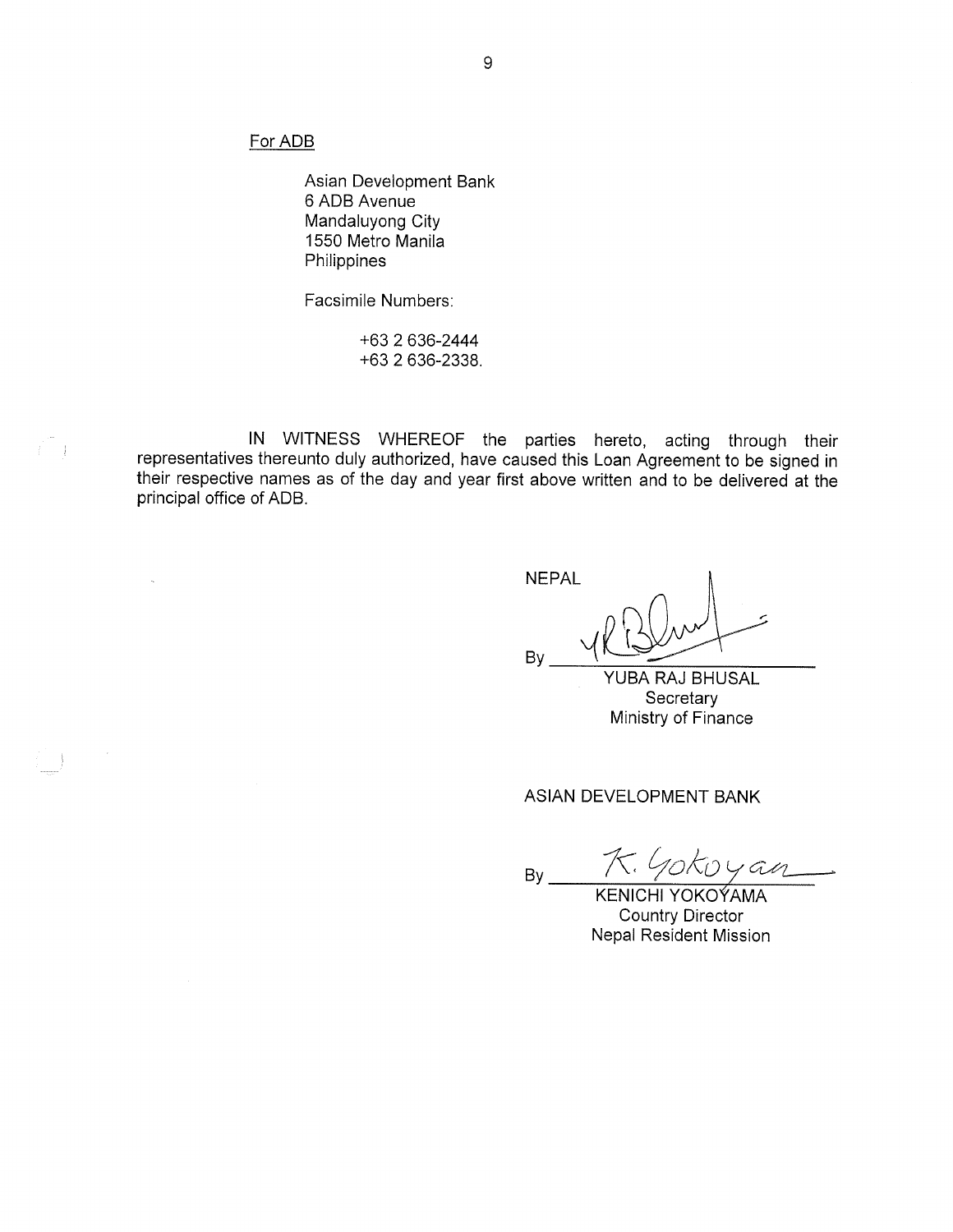## **SCHEDULE 1**

## **Description of the Project**

1. The objective of the Project is to increase capacity of the national grid and to enhance renewable energy development.

2. The Project shall comprise:

### **Part 1: Increasing power transmission capacity.**

- (a) Construction and/or augmentation of approximately 45 km of 400 kV and 192 km of 220 kV transmission lines along Kali Gandaki corridor and Marsyangdi-Kathmandu route;
- (b) Construction and/or augmentation of approximately 500 MVA of 400 kV/220 kV/132 kV, 500 MVA of 220 kV/132 kV/33 kV, and 120 MVA of 33 kV/11 kV grid substations along Kali Gandaki corridor and Marsyangdi-Kathmandu route; and
- (c) Construction and/or replacement of grid service substations, with an aggregated capacity of approximately 394 MVA, in Gandak, Middle Marsyangdi, Butwal, Bharatpur, Dhalkebar, Lahan, Banepa and Attaria.

### **Part 2: Improving power distribution network in selected rural areas.**

- (a) Construction and/or upgrading of approximately 410 km of 33 kV, 545 km of 11 kV, and 725 km of 400 V distribution lines in East, Central and West regions;
- (b) Construction and/or upgrading of substations, with approximately 216 MVA of aggregated capacity, in East, Central and West regions; and
- (c) Construction and/or upgrading of distribution substations, with an aggregated capacity of approximately 20 MVA, in East, Central and West regions.

### **Part 3: Increasing mini-grid based renewable energy systems in off-grid areas.**

- (a) Provision of credit-lines for installation of mini hydro-electric power plants of up to 4.3 MW of aggregated capacity under Part 3(b) below;
- (b) Installation of mini hydro-electric power plants of up to 4.3 MW of aggregated capacity; and
- (c) Installation of mini-grid based solar or solar/wind hybrid systems of up to 0.5 MW of aggregated capacity.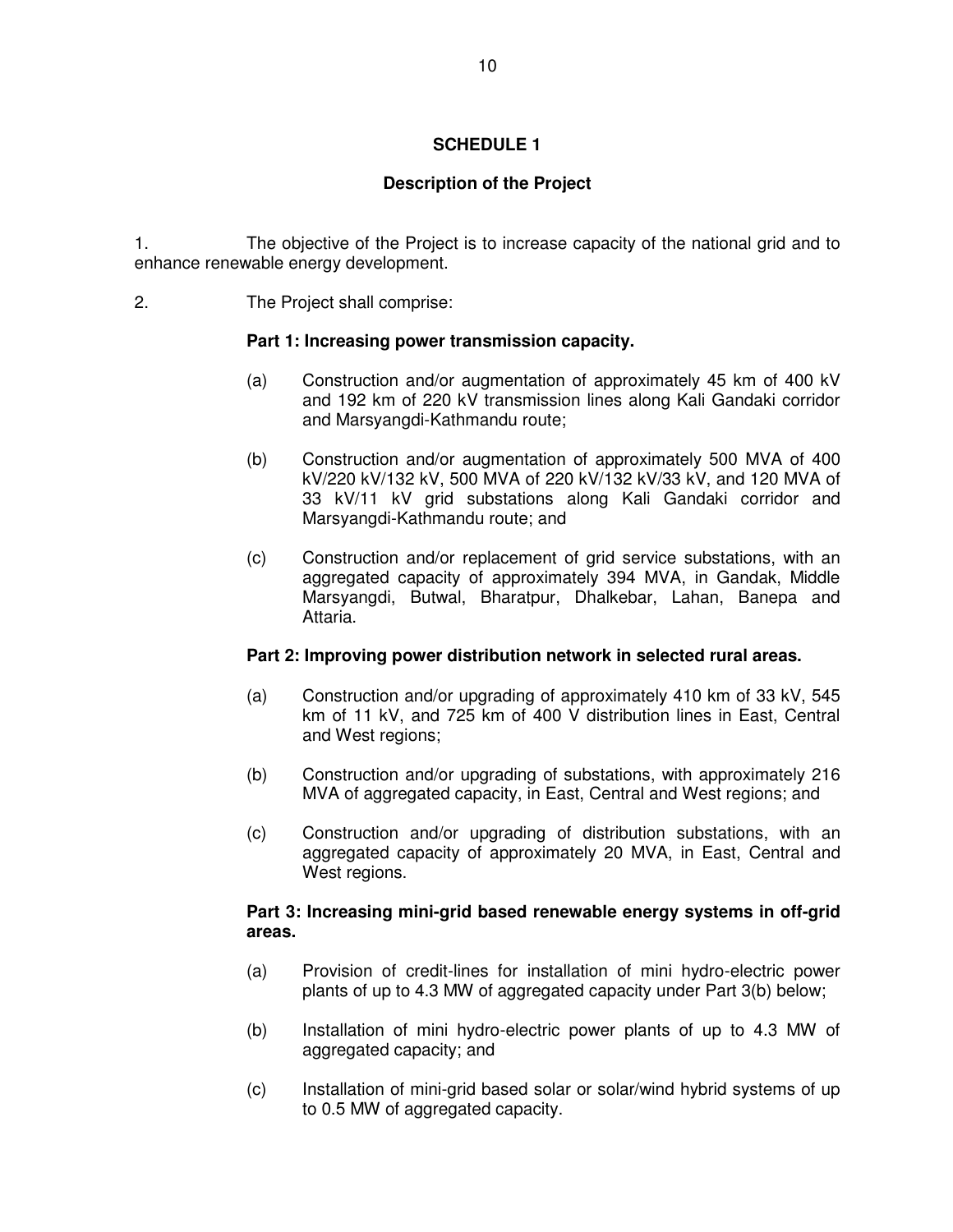## **Part 4: Project management and administration.**

Provision of capacity development supports to NEA and AEPC.

- 3. Consulting Services shall be provided to support the above activities.
- 4. The Project is expected to be completed by 31 December 2021.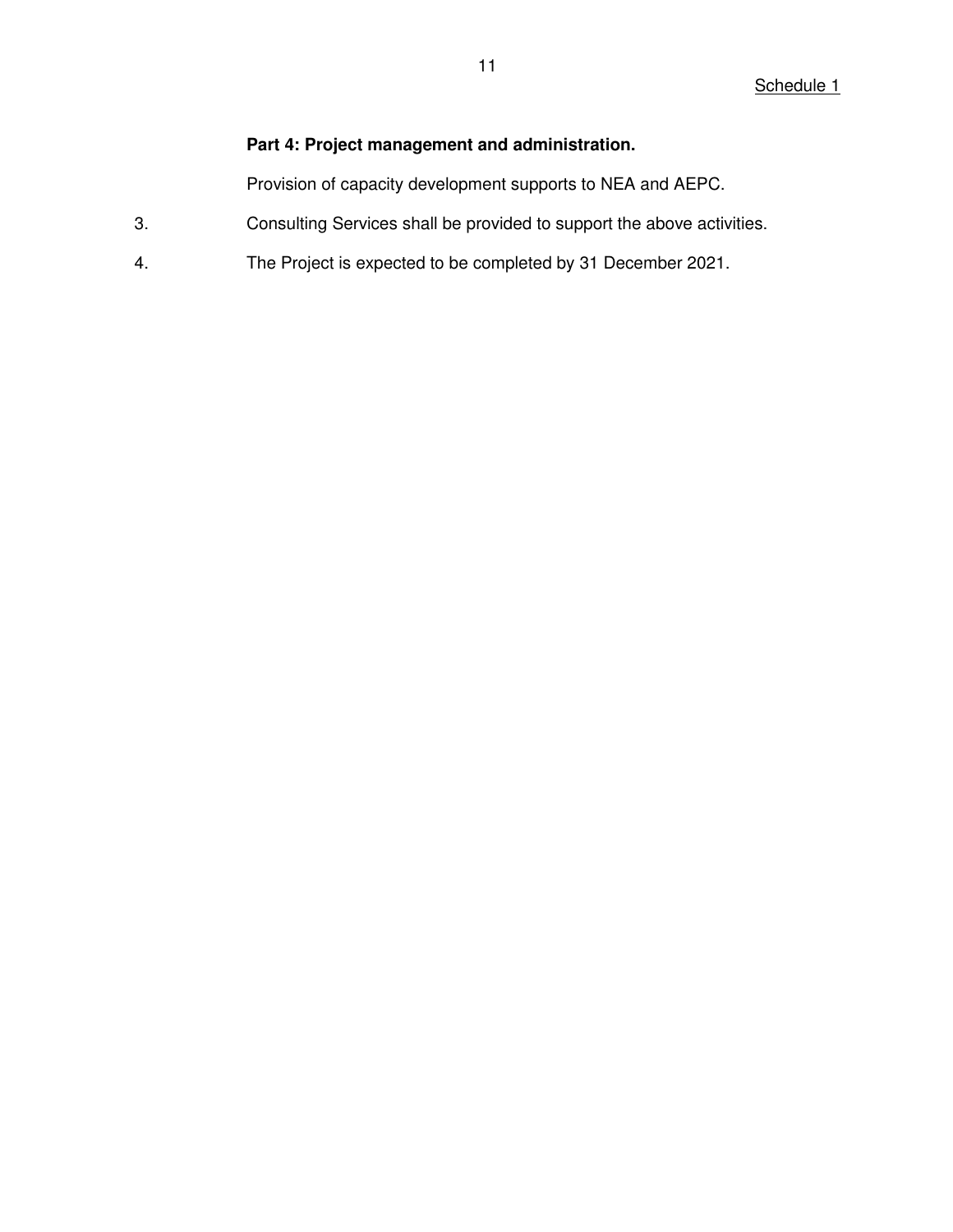# **SCHEDULE 2**

# **Amortization Schedule**

# **(South Asia Subregional Economic Cooperation Power System Expansion Project)**

| Date Payment Due                 | <b>Payment of Principal</b>            |  |
|----------------------------------|----------------------------------------|--|
|                                  | (expressed in Special Drawing Rights)* |  |
|                                  |                                        |  |
| 15 December 2022<br>15 June 2023 | 2,426,938                              |  |
|                                  | 2,426,938                              |  |
| 15 December 2023                 | 2,426,938                              |  |
| 15 June 2024                     | 2,426,938                              |  |
| 15 December 2024                 | 2,426,938                              |  |
| 15 June 2025                     | 2,426,938                              |  |
| 15 December 2025                 | 2,426,938                              |  |
| 15 June 2026                     | 2,426,938                              |  |
| 15 December 2026                 | 2,426,938                              |  |
| 15 June 2027                     | 2,426,938                              |  |
| 15 December 2027                 | 2,426,938                              |  |
| 15 June 2028                     | 2,426,938                              |  |
| 15 December 2028                 | 2,426,938                              |  |
| 15 June 2029                     | 2,426,938                              |  |
| 15 December 2029                 | 2,426,938                              |  |
| 15 June 2030                     | 2,426,938                              |  |
| 15 December 2030                 | 2,426,938                              |  |
| 15 June 2031                     | 2,426,938                              |  |
| 15 December 2031                 | 2,426,938                              |  |
| 15 June 2032                     | 2,426,938                              |  |
| 15 December 2032                 | 2,426,938                              |  |
| 15 June 2033                     | 2,426,938                              |  |
| 15 December 2033                 | 2,426,938                              |  |
| 15 June 2034                     | 2,426,938                              |  |
| 15 December 2034                 | 2,426,938                              |  |
| 15 June 2035                     | 2,426,938                              |  |
| 15 December 2035                 | 2,426,938                              |  |
| 15 June 2036                     | 2,426,938                              |  |
| 15 December 2036                 | 2,426,938                              |  |
| 15 June 2037                     | 2,426,938                              |  |
| 15 December 2037                 | 2,426,938                              |  |
| 15 June 2038                     | 2,426,938                              |  |
| 15 December 2038                 | 2,426,938                              |  |
| 15 June 2039                     | 2,426,938                              |  |
| 15 December 2039                 | 2,426,938                              |  |
| 15 June 2040                     | 2,426,938                              |  |
| 15 December 2040                 | 2,426,938                              |  |
| 15 June 2041                     | 2,426,938                              |  |
| 15 December 2041                 | 2,426,938                              |  |
| 15 June 2042                     | 2,426,938                              |  |
|                                  |                                        |  |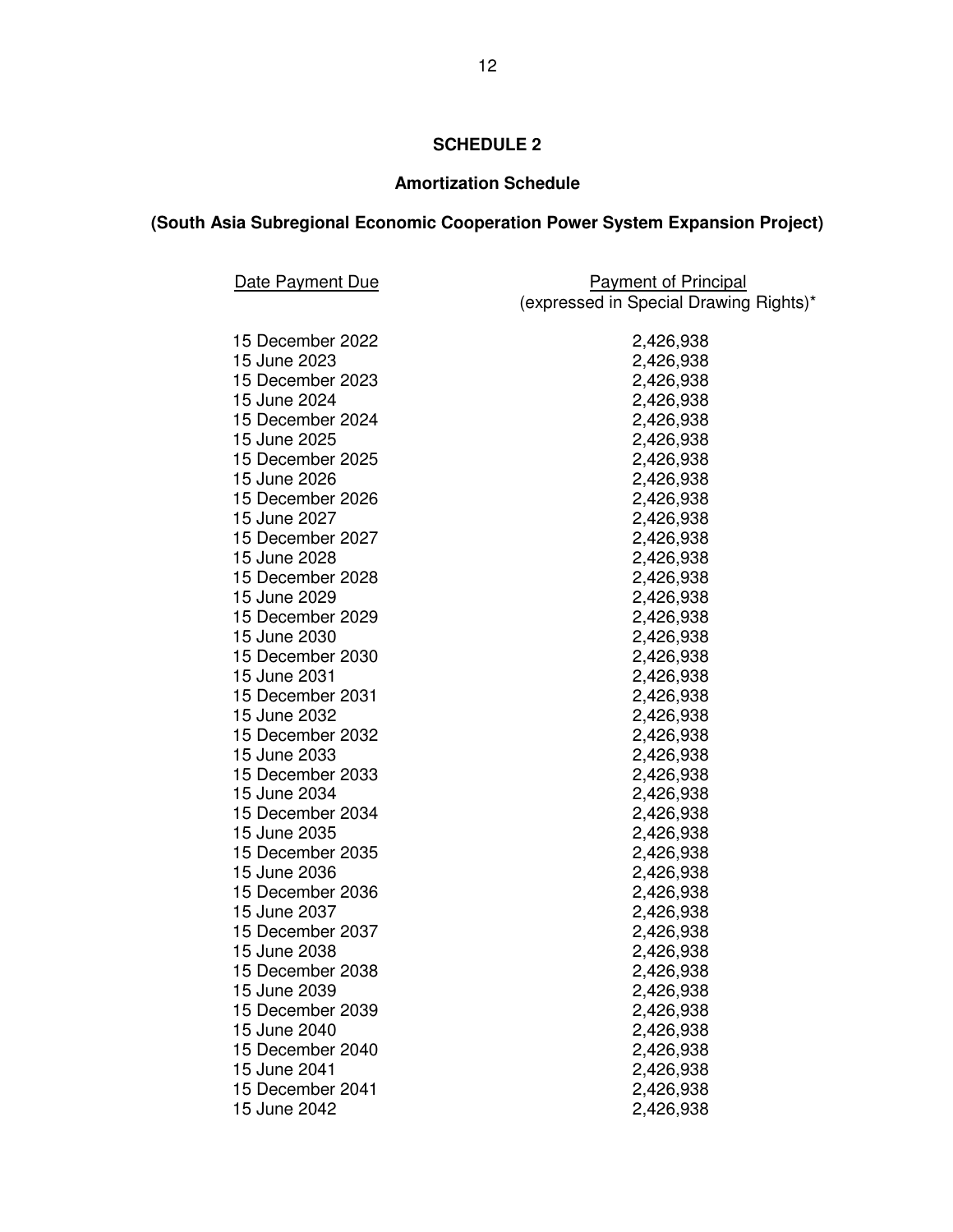| 15 December 2042 | 2,426,938   |
|------------------|-------------|
| 15 June 2043     | 2,426,938   |
| 15 December 2043 | 2,426,938   |
| 15 June 2044     | 2,426,938   |
| 15 December 2044 | 2,426,938   |
| 15 June 2045     | 2,426,938   |
| 15 December 2045 | 2,426,938   |
| 15 June 2046     | 2,426,914   |
| TOTAL            | 116,493,000 |

The arrangements for payment are subject to the provisions of Sections 3.04 and 4.03 of the Loan Regulations.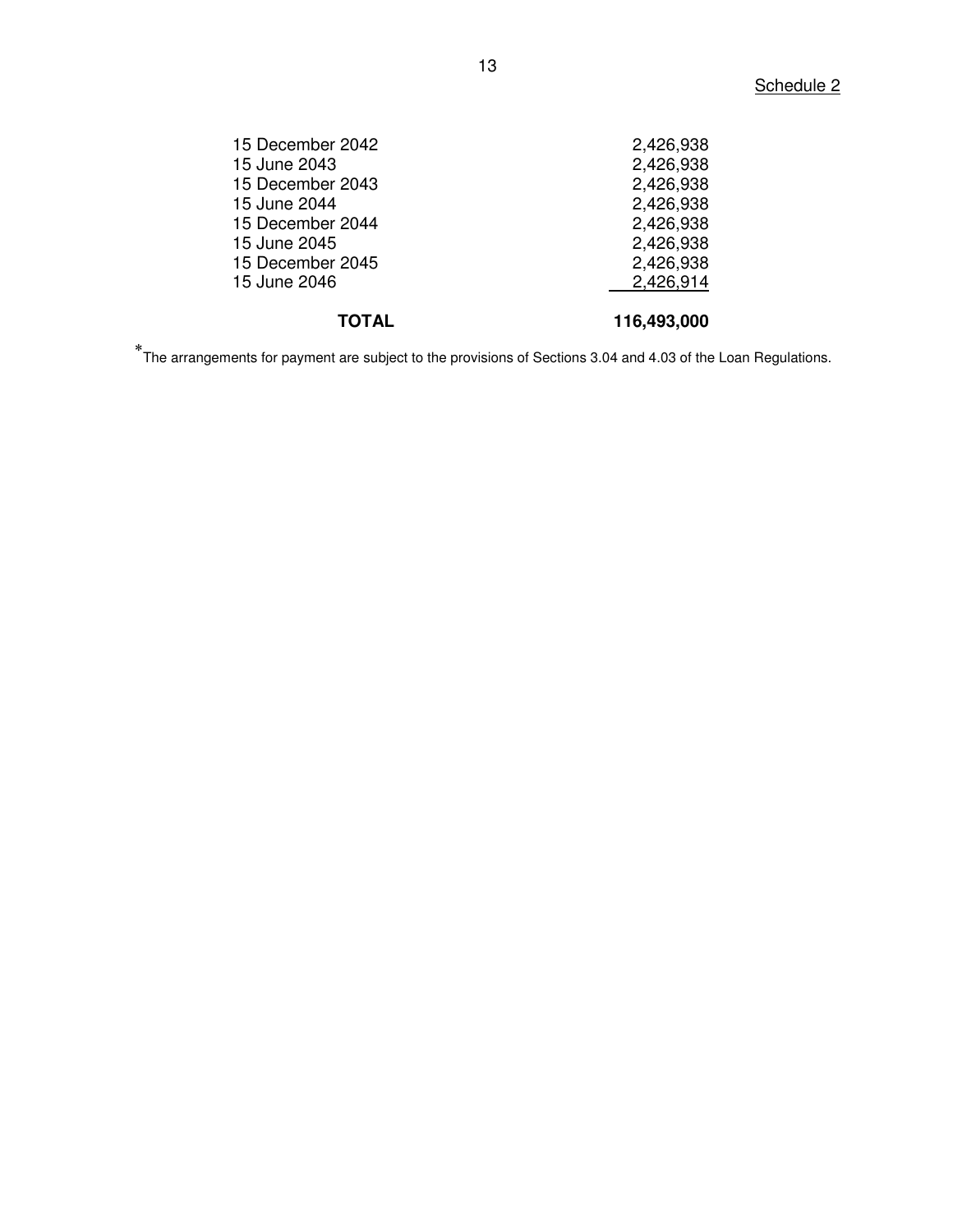## **SCHEDULE 3**

## **Allocation and Withdrawal of Loan Proceeds**

### General

1. The table attached to this Schedule sets forth the Categories of items of expenditure to be financed out of the proceeds of the Loan and the allocation of the Loan proceeds to each such Category ("Table"). (Reference to "Category" in this Schedule is to a Category of the Table.)

### Basis for Withdrawal from the Loan Account

2. Except as ADB may otherwise agree, the proceeds of the Loan shall be disbursed on the basis of the withdrawal percentage for each item of expenditure set forth in the Table.

#### Interest Charge

3. The amount allocated to Category 5 is for financing the interest charge on the Loan during the implementation period of the Project.

### **Reallocation**

4. Notwithstanding the allocation of Loan proceeds and the withdrawal percentages set forth in the Table,

 (a) if the amount of the Loan allocated to any Category appears to be insufficient to finance all agreed expenditures in that Category, ADB may, by notice to the Borrower, (i) reallocate to such Category, to the extent required to meet the estimated shortfall, amounts of the Loan which have been allocated to another Category but, in the opinion of ADB, are not needed to meet other expenditures, and (ii) if such reallocation cannot fully meet the estimated shortfall, reduce the withdrawal percentage applicable to such expenditures in order that further withdrawals under such Category may continue until all expenditures thereunder shall have been made; and

 (b) if the amount of the Loan allocated to any Category appears to exceed all agreed expenditures in that Category, ADB may, by notice to the Borrower, reallocate such excess amount to any other Category.

#### Disbursement Procedures

5. Except as ADB may otherwise agree, the Loan proceeds shall be disbursed in accordance with the Loan Disbursement Handbook.

#### Condition for Withdrawals from Loan Account

6. Notwithstanding any other provision of this Loan Agreement, no withdrawals shall be made from the Loan Account for expenditures for Category 1 and Category 2 until the NEA Financing Agreement, in form and substance satisfactory to ADB, shall have been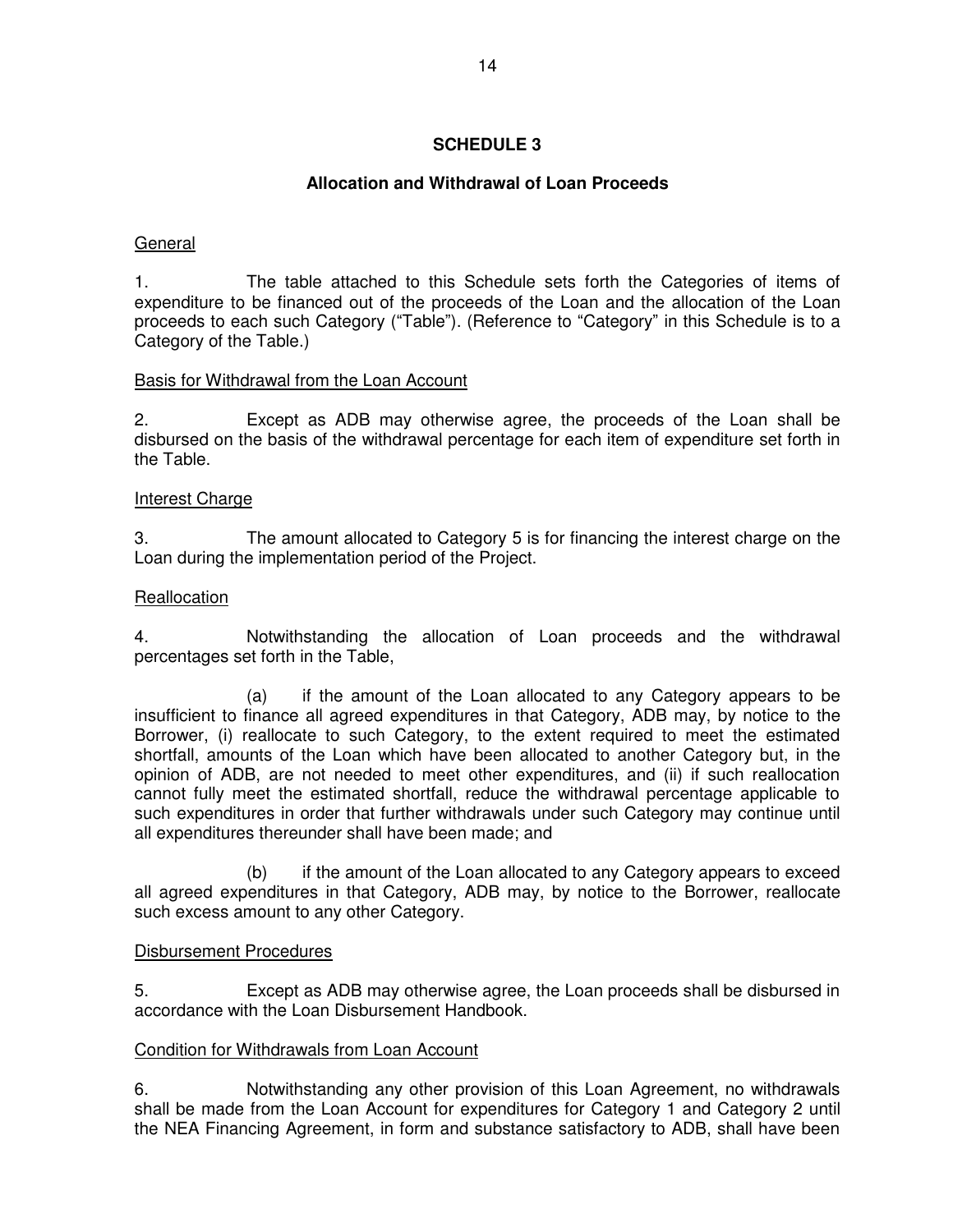duly executed and delivered on behalf of the Borrower and NEA, and shall have become legally binding upon the parties in accordance with its terms.

7. Notwithstanding any other provision of this Loan Agreement, no withdrawals shall be made from the Loan Account for expenditures for Category 3 until the AEPC Financing Arrangement, in form and substance satisfactory to ADB, shall have been agreed on by the Borrower and AEPC.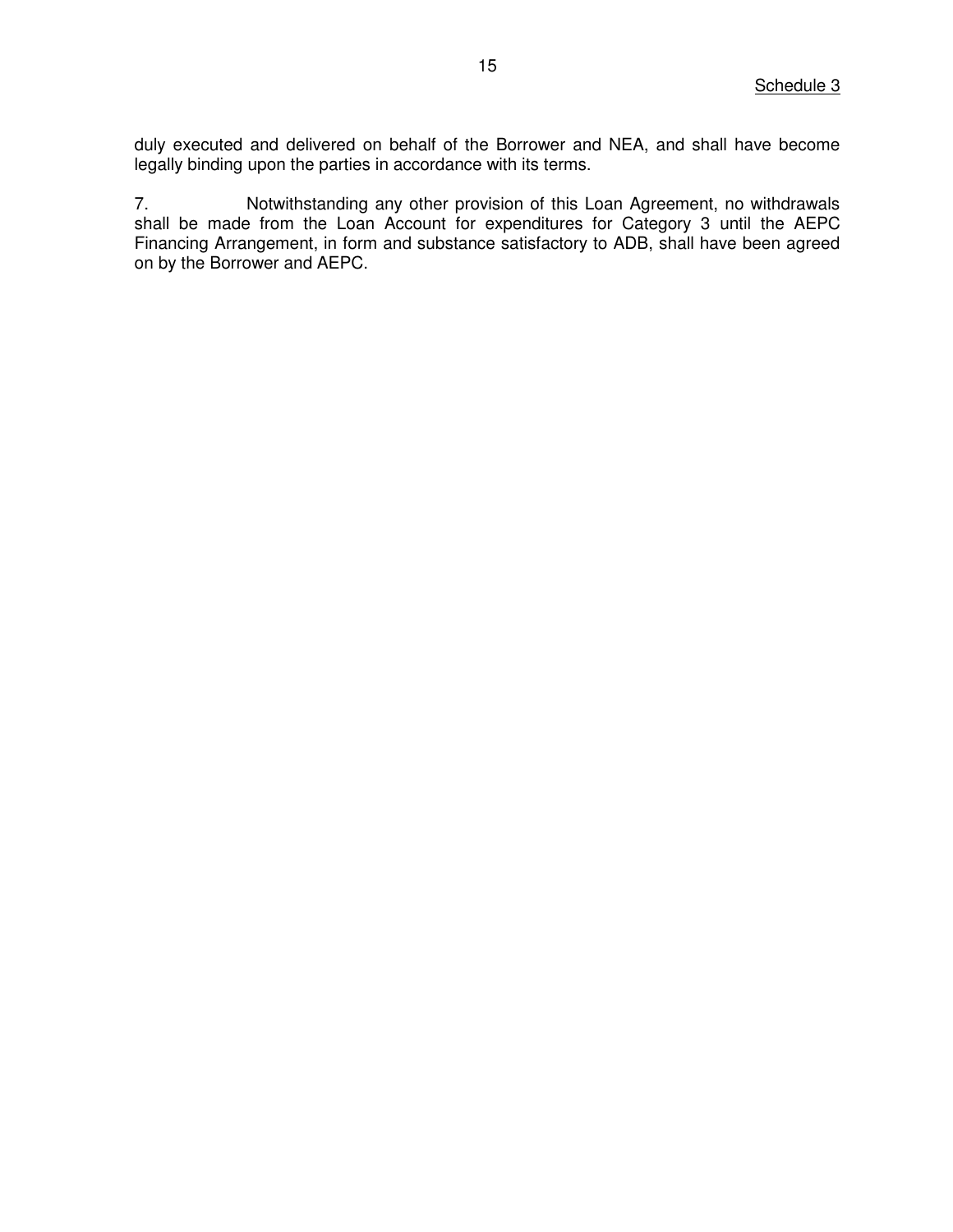| ALLOCATION AND WITHDRAWAL OF LOAN PROCEEDS<br>(South Asia Subregional Economic Cooperation Power System Expansion Project) |                                                                                                                                      |                                                                               |                                                                |  |  |  |
|----------------------------------------------------------------------------------------------------------------------------|--------------------------------------------------------------------------------------------------------------------------------------|-------------------------------------------------------------------------------|----------------------------------------------------------------|--|--|--|
| <b>Number</b>                                                                                                              | <b>Item</b>                                                                                                                          | <b>Total Amount Allocated</b><br>for ADB Financing (ADF)<br>(SDR)<br>Category | <b>Basis for Withdrawal</b><br>from the Loan<br><b>Account</b> |  |  |  |
| 1                                                                                                                          | Turnkey Contract - New Butwal-<br>Bardaghat 400 kV Transmission<br>Line and Marsyangdi-Kathmandu<br>220 kV Transmission Line (NEA)** | 23,111,000                                                                    | 41% of total<br>expenditure claimed*                           |  |  |  |
| $\overline{2}$                                                                                                             | Turnkey Contract - Kali Gandaki<br>220 kV Transmission Line, Grid<br>Substations, and Distribution<br>Lines (NEA)**                  | 82,548,000                                                                    | 100% of total<br>expenditure claimed*                          |  |  |  |
| 3                                                                                                                          | Credit Line to AEPC***                                                                                                               | 2,971,000                                                                     | 100% of total<br>expenditure claimed*                          |  |  |  |
| 4                                                                                                                          | Unallocated for NEA                                                                                                                  | 5,656,000                                                                     |                                                                |  |  |  |
| 5                                                                                                                          | Interest During Implementation                                                                                                       | 2,207,000                                                                     | 100% of total amount<br>due                                    |  |  |  |
|                                                                                                                            | Total                                                                                                                                | 116,493,000                                                                   |                                                                |  |  |  |

\*Exclusive of taxes and duties imposed within the territory of the Borrower.

\*\*Subject to the condition for withdrawal as described in paragraph 6 of Schedule 3.

\*\*\*Subject to the condition for withdrawal as described in paragraph 7 of Schedule 3.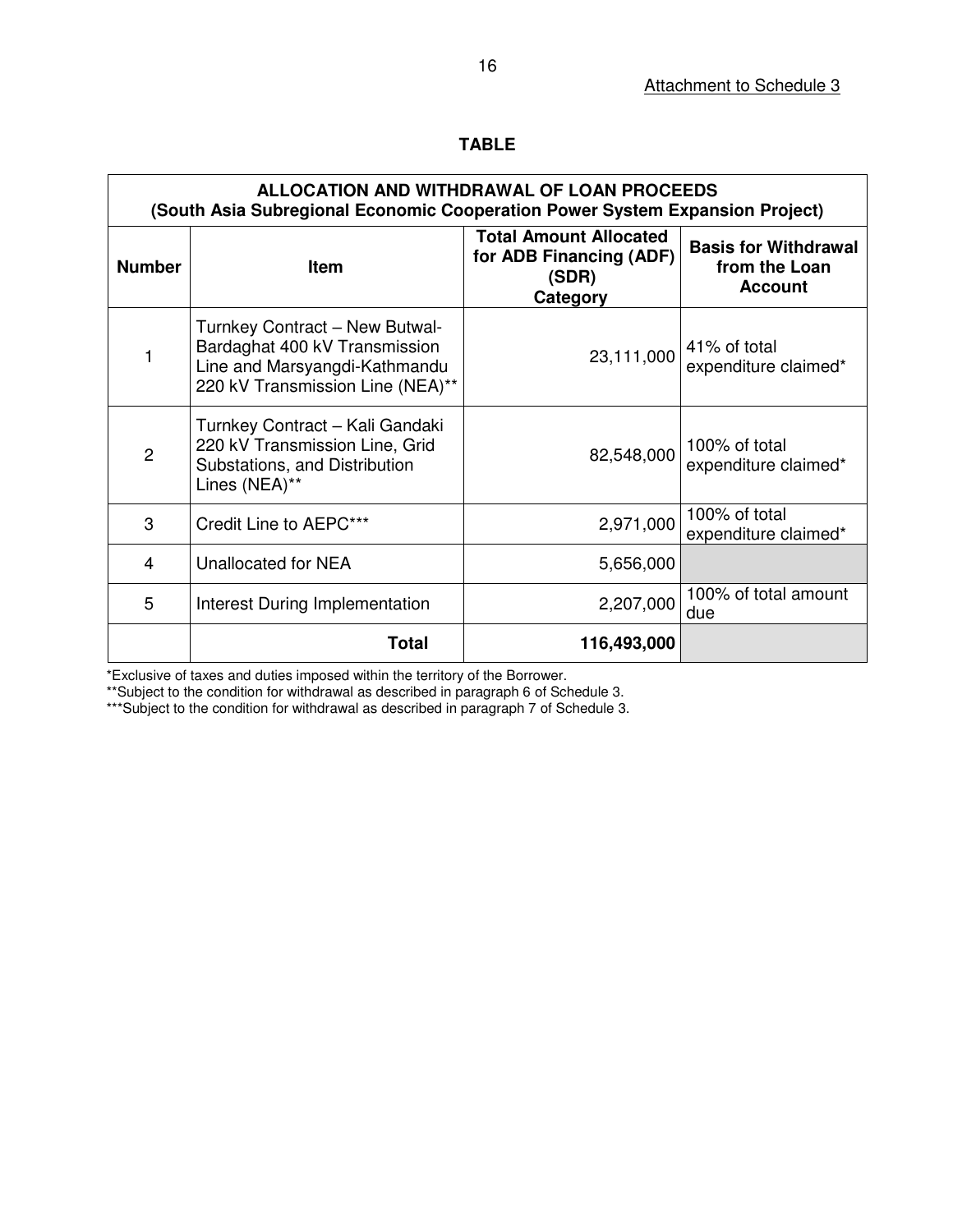# **SCHEDULE 4**

# **Procurement of Goods, Works and Consulting Services**

## General

1. The procurement of Goods, Works and Consulting Services shall be subject to and governed by the Procurement Guidelines, and the Consulting Guidelines, respectively.

2. All terms used in this Schedule and not otherwise defined in this Loan Agreement have the meanings provided in the Procurement Guidelines and/or the Consulting Guidelines, as applicable.

### Goods and Works

3. Except as ADB may otherwise agree, Goods and Works shall only be procured on the basis of the methods of procurement set forth below:

- (a) international competitive bidding;
- (b) national competitive bidding; and
- (c) shopping.

4. The methods of procurement are subject to, among other things, the detailed arrangements and threshold values set forth in the Procurement Plan. The Borrower may only modify the methods of procurement or threshold values with the prior agreement of ADB, and modifications must be set out in updates to the Procurement Plan.

### Domestic Preference

5. The Borrower, NEC and AEPC may grant a margin of preference in the evaluation of bids under international competitive bidding in accordance with paragraphs 2.55(a) and 2.56 of the Procurement Guidelines for domestically manufactured Goods and paragraphs 2.55(b) and 2.56 of the Procurement Guidelines for domestic Works.

### National Competitive Bidding

6. The Borrower and ADB shall ensure that, prior to the commencement of any procurement activity under national competitive bidding, the Borrower's national competitive bidding procedures are consistent with the Procurement Guidelines. Any modifications or clarifications to such procedures agreed between the Borrower and ADB shall be set out in the Procurement Plan. Any subsequent change to the agreed modifications and clarifications shall become effective only after approval of such change by the Borrower and ADB.

#### Conditions for Award of Contract

7. The Borrower shall ensure that no Works contract for Parts 1 and 2, which involves environmental impacts, is awarded until:

> (a) the Ministry of Energy or the Ministry of Science, Technology and Environment, as appropriate, has granted the final approval of the IEE,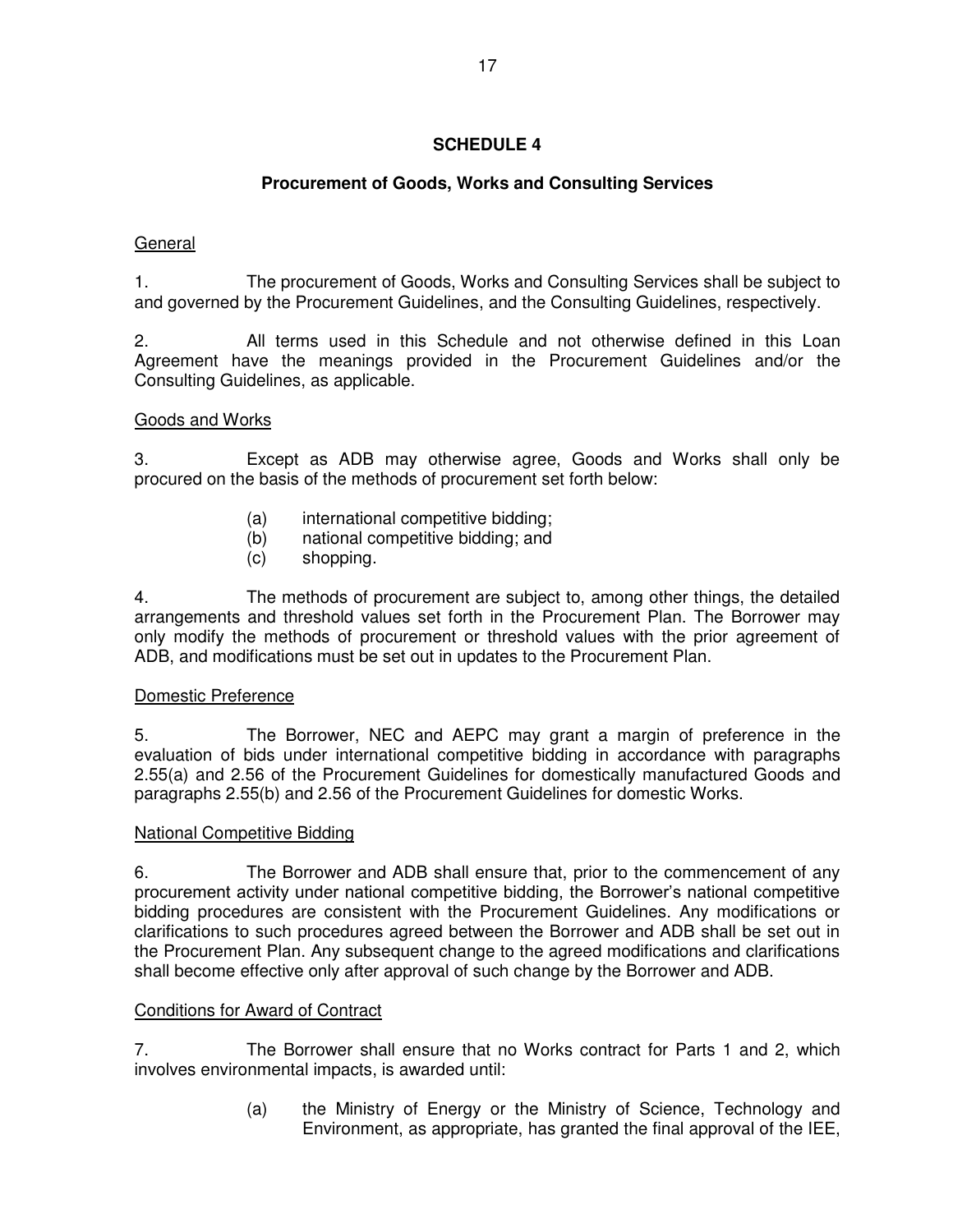or environmental impact assessment, as applicable, for Parts 1 and 2; and

(b) NEA has incorporated the relevant provisions from the EMP into the Works contract.

8. The Borrower shall ensure that no Works contract for Part 3, which involves environmental impacts, is awarded until:

- (a) the Ministry of Science, Technology and Environment has granted the final approval of the IEE, or environmental impact assessment, as applicable, for Part 3; and
- (b) AEPC has incorporated the relevant provisions from the EMP into the Works contract.

9. The Borrower shall ensure that no Works contract which involves involuntary resettlement impacts is awarded, until the Borrower and NEA have prepared and submitted to ADB the final RIPP based on the Project's detailed design, and obtained ADB's clearance of such RIPP.

10. The Borrower shall ensure that no Works contract which involves impacts on indigenous peoples is awarded until the Borrower and NEA have prepared and submitted to ADB the final RIPP, and obtained ADB's clearance of such RIPP.

11. Notwithstanding any other provision of this Loan Agreement and except as ADB may otherwise agree, the Borrower shall not award the Design, Supply and Install New Butwal-Bardaghat 400 kV Transmission Line and Associated Bardaghat Substation on Turnkey Basis Contract under Parts 1(a) and 1(b) of the Project, unless NEA has approved, in principle, access by third parties to NEA's transmission grid for the purposes of exporting power and energy, to the extent of transfer capacity available.

### Consulting Services

12. Except as ADB may otherwise agree, the Borrower, NEA and AEPC shall apply quality- and cost-based selection for selecting and engaging Consulting Services.

13. The Borrower and AEPC shall recruit the individual consultants for project implementation support in accordance with procedures acceptable to ADB for recruiting individual consultants.

#### Industrial or Intellectual Property Rights

14. (a) The Borrower, NEA, and AEPC shall ensure that all Goods and Works procured (including without limitation all computer hardware, software and systems, whether separately procured or incorporated within other goods and services procured) do not violate or infringe any industrial property or intellectual property right or claim of any third party.

(b) The Borrower, NEA, and AEPC shall ensure that all contracts for the procurement of Goods and Works contain appropriate representations, warranties and, if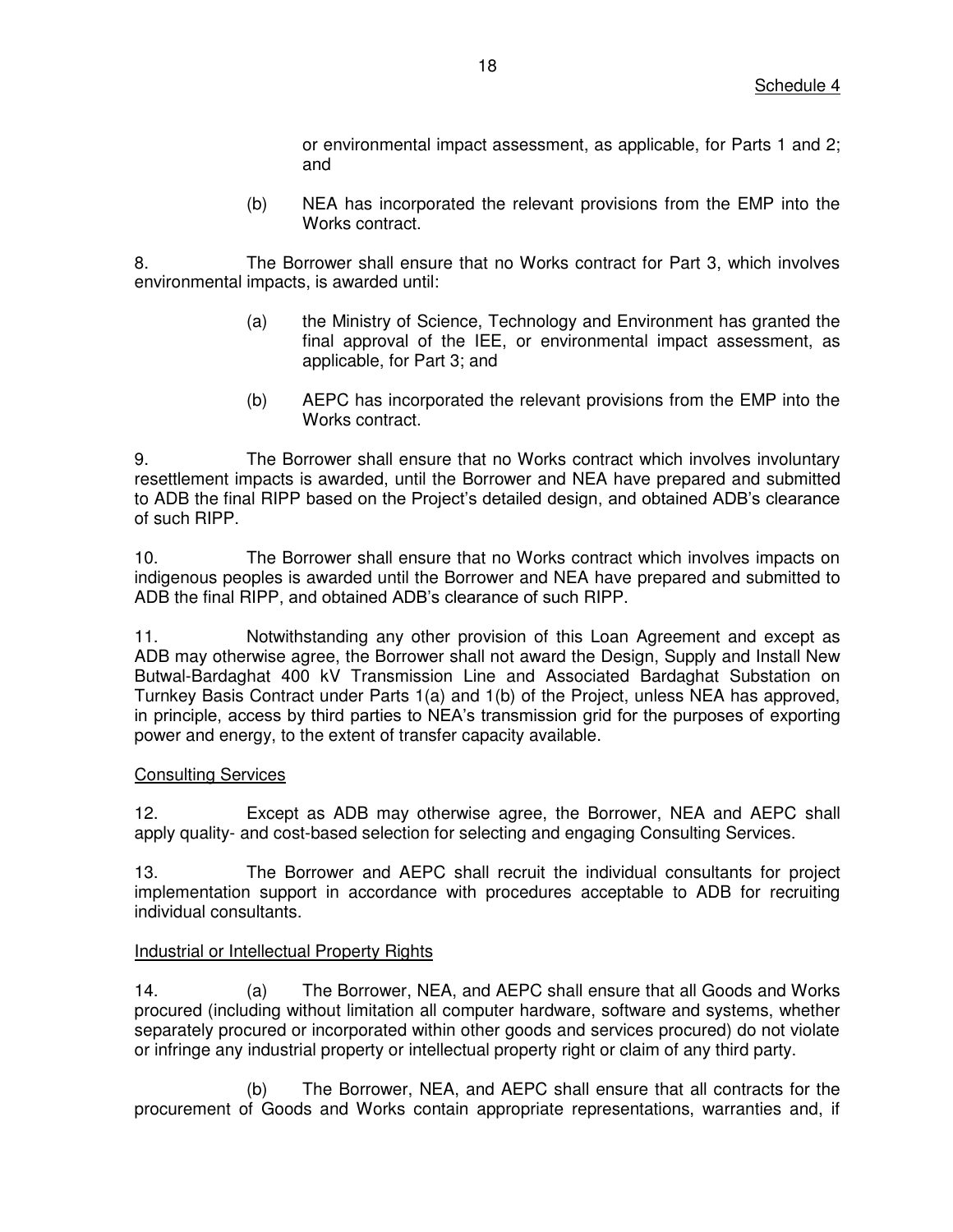appropriate, indemnities from the contractor or supplier with respect to the matters referred to in subparagraph (a) of this paragraph.

15. The Borrower, NEA, and AEPC shall ensure that all ADB-financed contracts with consultants contain appropriate representations, warranties and, if appropriate, indemnities from the consultants to ensure that the Consulting Services provided do not violate or infringe any industrial property or intellectual property right or claim of any third party.

#### ADB's Review of Procurement Decisions

16. Contracts procured under international competitive bidding procedures and contracts for Consulting Services shall be subject to prior review by ADB, unless otherwise agreed between the Borrower and ADB and set forth in the Procurement Plan.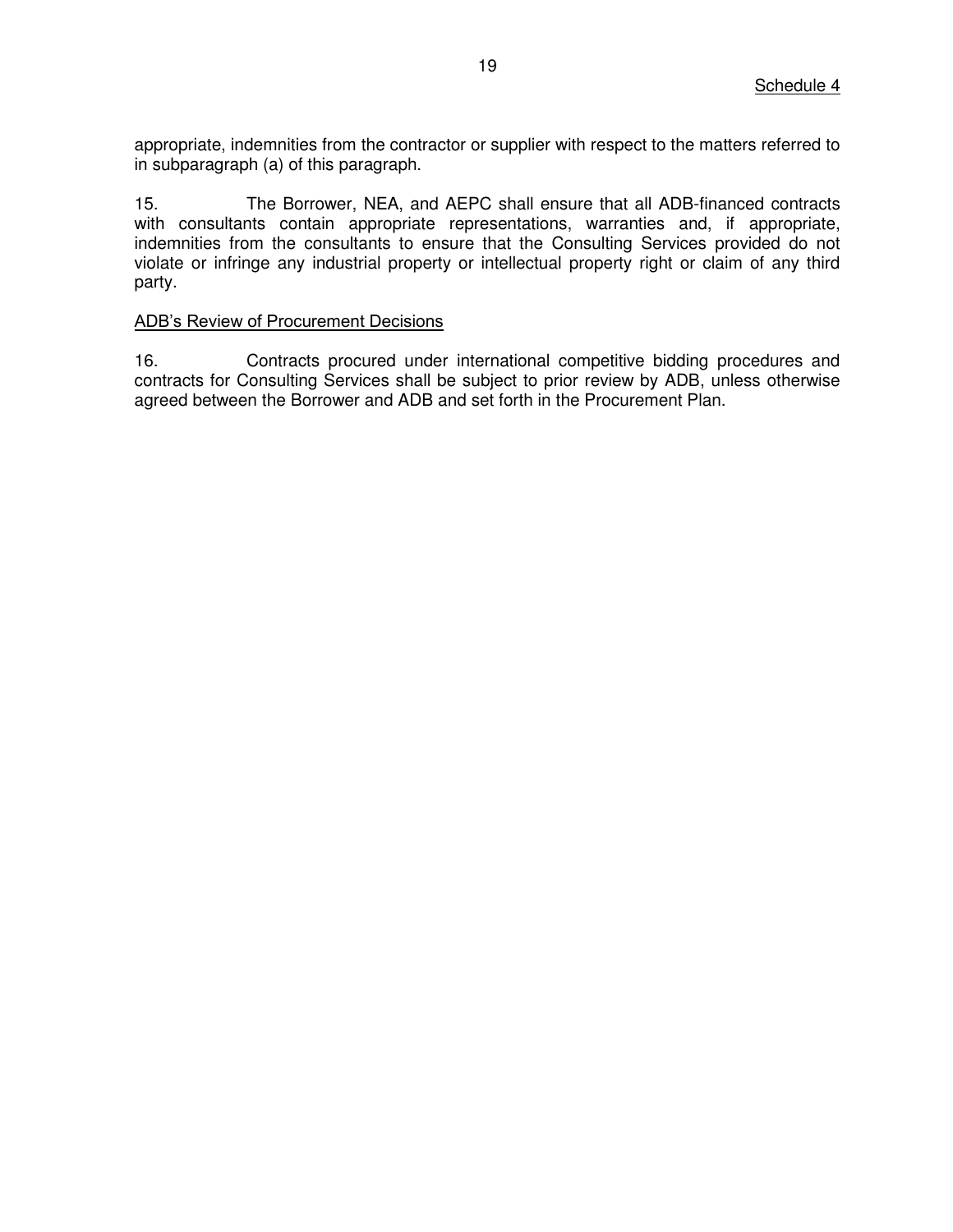# **SCHEDULE 5**

# **Execution of Project; Financial Matters**

## Implementation Arrangements

1. The Borrower, NEA and AEPC shall ensure that the Project is implemented in accordance with the detailed arrangements set forth in the PAM. Any subsequent change to the PAM shall become effective only after approval of such change by the Borrower and ADB. In the event of any discrepancy between the PAM and this Loan Agreement, the provisions of this Loan Agreement shall prevail.

2. The Borrower through NEA shall ensure that the PMD is established and fully operationalized within one month of the date of approval of the Loan by ADB's Board of Directors, and managed and operated by a full-time Deputy Managing Director reporting to the Managing Director of NEA, for subprojects to be executed by NEA under Parts 1 and 2.

### Coordination among the Borrower's Agencies

3. The Borrower is fully committed to the Project and shall ensure that all its ministries, agencies and divisions involved in the implementation of the Project, including local bodies, give their full cooperation to ensure smooth implementation of the Project. Specifically, the Borrower shall cause the NEA, AEPC and any other relevant authority to give full, timely and efficient cooperation in issuing any licenses, permits or approvals required in connection with construction, upgrade, and/or improvement of Project facilities within the Project areas.

### Counterpart Funds

4. The Borrower shall provide, or cause NEA and AEPC to provide, as necessary, respective counterpart staff, land, facilities, and funding required for timely and effective implementation of the Project, including, without limitation, any funds required (i) to meet any shortfall between cost and revenues for the O&M of Project facilities, (ii) to mitigate unforeseen environmental or social impacts, and (iii) to meet any additional costs arising from design changes, price escalation in construction costs and/or unforeseen circumstances. The Borrower shall cause NEA and AEPC to make the resources thus required available on an annual basis for each fiscal year.

5. The Borrower shall exempt NEA from all taxes and duties on project-related procurement, except for 1% customs duty on imported equipment and prevailing value added tax on construction.

### Project Website

6. Within 12 months after the Effective Date, the Borrower shall ensure that a Project website is created to disclose information about various matters in regards to the Project, including procurement. With regard to procurement, the website shall include information on the list of participating bidders, name of the winning bidder, basic details on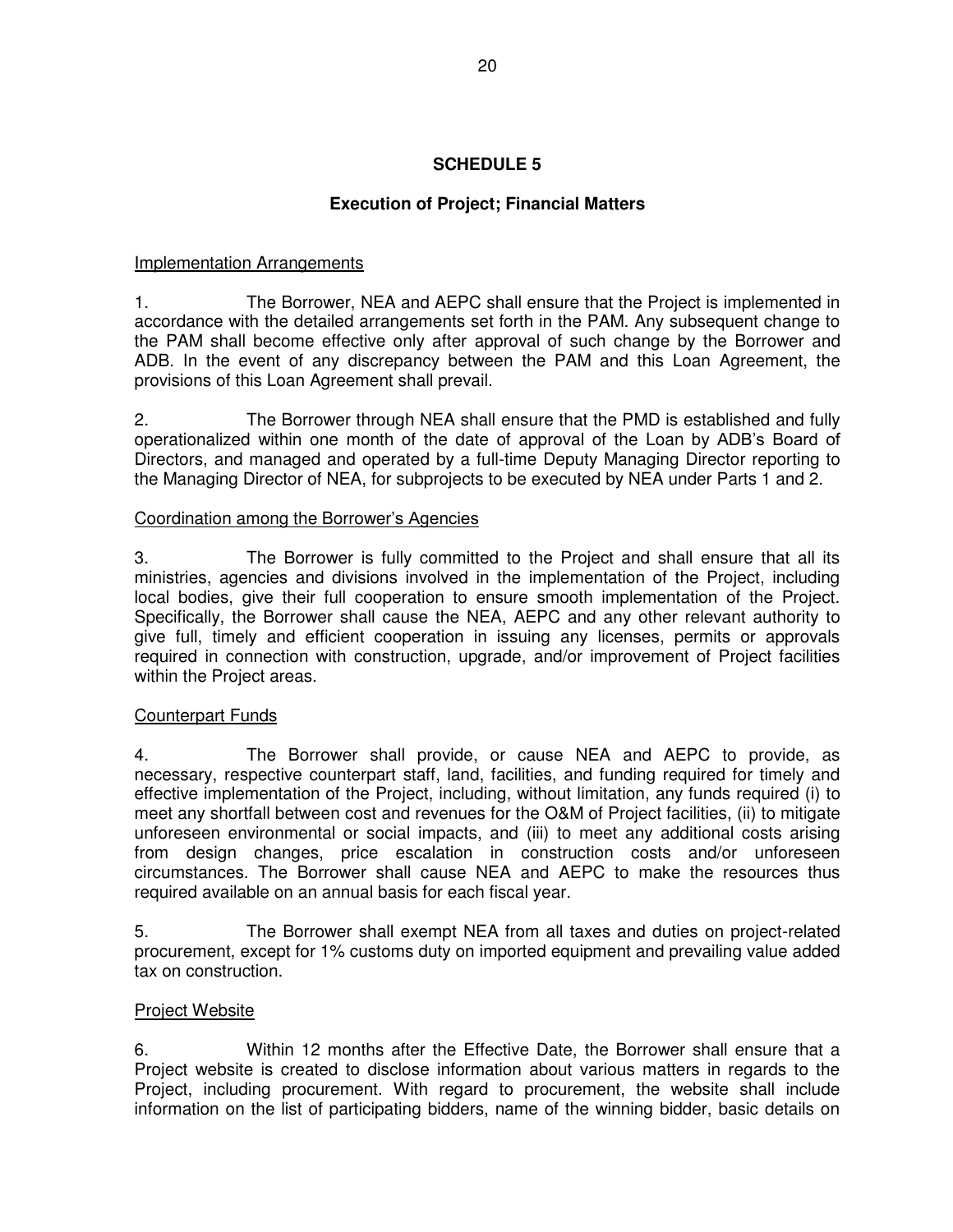bidding procedures adopted, amount of contract awarded, and the list of goods/services procured. The Project website need not be separate from an existing website of the Borrower, as long as it is comprehensive and easily accessible by the public.

#### Grievance Redress Mechanism

7. The Borrower shall establish and maintain, or cause NEA and AEPC to establish and maintain, a grievance redress mechanism acceptable to ADB for the purpose of addressing any grievances arising out of the Project, including those from affected peoples concerning land acquisition, environment and any other social issues in a timely manner.

#### Part 3: Increased Mini-Grid Based Renewable Energy Systems in Off-Grid Areas

8. Except as ADB may otherwise agree, Participating Communities shall be rural communities that are expected to be without grid connection for at least 5 years after the Effective Date. The Borrower shall ensure that AEPC selects such Participating Communities in accordance with the eligibility criteria and approval procedures as set out in the PAM.

9. The Borrower shall ensure that AEPC (i) selects Participating Banks in accordance with the eligibility criteria and approval procedures set out in the PAM, (ii) onlends the Loan proceeds allocated to Part 3(a) of the Project to such Participating Banks for the development of Subprojects, on terms and conditions acceptable to ADB, and (iii) causes Participating Banks to further onlend such Loan proceeds to Participating Communities on terms and conditions acceptable to AEPC and ADB.

10. The Borrower shall cause AEPC to ensure that each Subproject meets the eligibility criteria, and is developed and maintained in accordance with the Subproject development procedures, set forth in the PAM. Except as ADB may otherwise agree, each Subproject shall:

- (a) not be classified as Category A in terms of environmental impacts within the meaning of the SPS;
- (b) not involve any involuntary resettlement or indigenous peoples impacts within the meaning of the SPS;
- (c) adhere to the safeguards requirements set forth in paragraphs 10 to 17 of this Schedule;
- (d) have obtained all relevant licenses, clearances, and/or permits for its development and operation;
- (e) be found to be technically, commercially, economically and financially sustainable based on due diligence conducted by AEPC in accordance with indicators, policies and procedures acceptable to ADB; and
- (f) have at least 10% of its costs met by a cash and/or in-kind contribution from the relevant Participating Community and deposited with the community energy fund, jointly managed by AEPC and the Participating Community, prior to Subproject approval.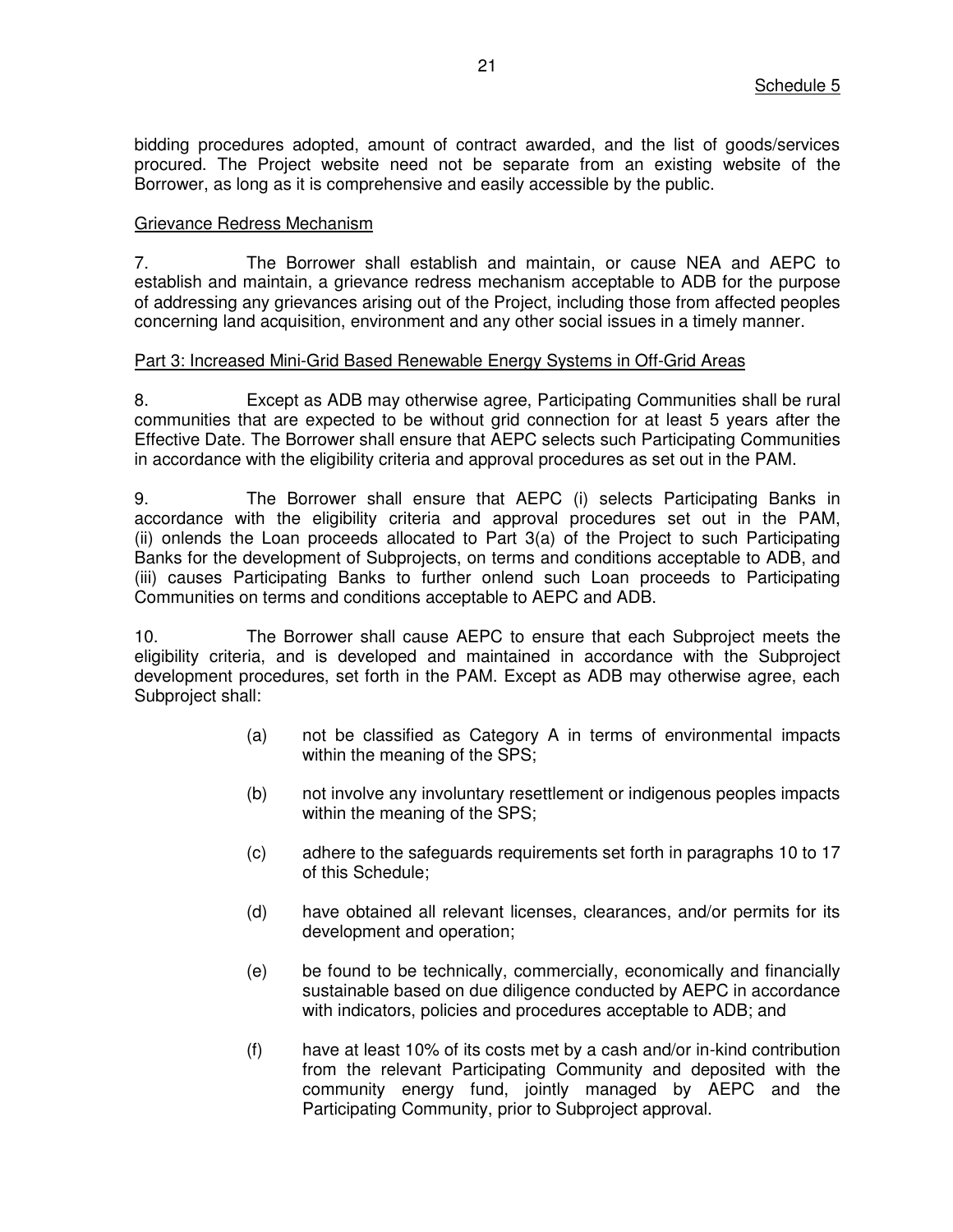## **Environment**

11. The Borrower shall ensure, or cause NEA and AEPC, as applicable, to ensure, that the preparation, design, construction, implementation, operation and decommissioning of the Project, each Subproject and all Project facilities comply with (a) all applicable laws and regulations of the Borrower relating to environment, health and safety; (b) the Environmental Safeguards; (c) the EARF (for Subprojects); and (d) all measures and requirements set forth in the IEE, the EMP, and any corrective or preventative actions set forth in a Safeguards Monitoring Report.

### Resettlement and Indigenous Peoples

12. The Borrower shall ensure, or cause NEA and AEPC, as applicable, to ensure, that all land and all rights-of-way required for the Project, each Subproject and all Project facilities are made available to the Works contractor in accordance with the schedule agreed under the related Works contract and all land acquisition and resettlement activities are implemented in compliance with (a) all applicable laws and regulations of the Borrower relating to land acquisition and involuntary resettlement; (b) the Involuntary Resettlement Safeguards; (c) the RF (for Subprojects); and (d) all measures and requirements set forth in the RIPP, as appropriate, and any corrective or preventative actions set forth in the Safeguards Monitoring Report.

13. Without limiting the application of the Involuntary Resettlement Safeguards or the RIPP, the Borrower shall ensure, or cause NEA to ensure, that no physical or economic displacement takes place in connection with the Project until:

- (a) compensation and other entitlements have been provided to affected people in accordance with the RIPP, as appropriate; and
- (b) a comprehensive income and livelihood restoration program has been established in accordance with the RIPP, as appropriate.

14. The Borrower shall ensure, or cause NEA and AEPC to ensure, as applicable, that the preparation, design, construction, implementation and operation of the Project, each Subproject and all project facilities comply with (a) all applicable laws and regulations of the Borrower relating to indigenous peoples; (b) the Indigenous Peoples Safeguards; and (c) the IPPF (for Subprojects); and (d) all measures and requirements set forth in the RIPP, as appropriate, and any corrective or preventative actions set forth in a Safeguards Monitoring Report.

15. The Borrower shall ensure that Part 3 of the Project does not have any indigenous peoples or involuntary resettlement impacts, all within the meaning of SPS. In the event that Part 3 of the Project does have any such impact, the Borrower shall take all steps to ensure that the Project complies with (a) the applicable laws and regulations of the Borrower; (b) the SPS; and (c) the IPPF and the RF, as applicable.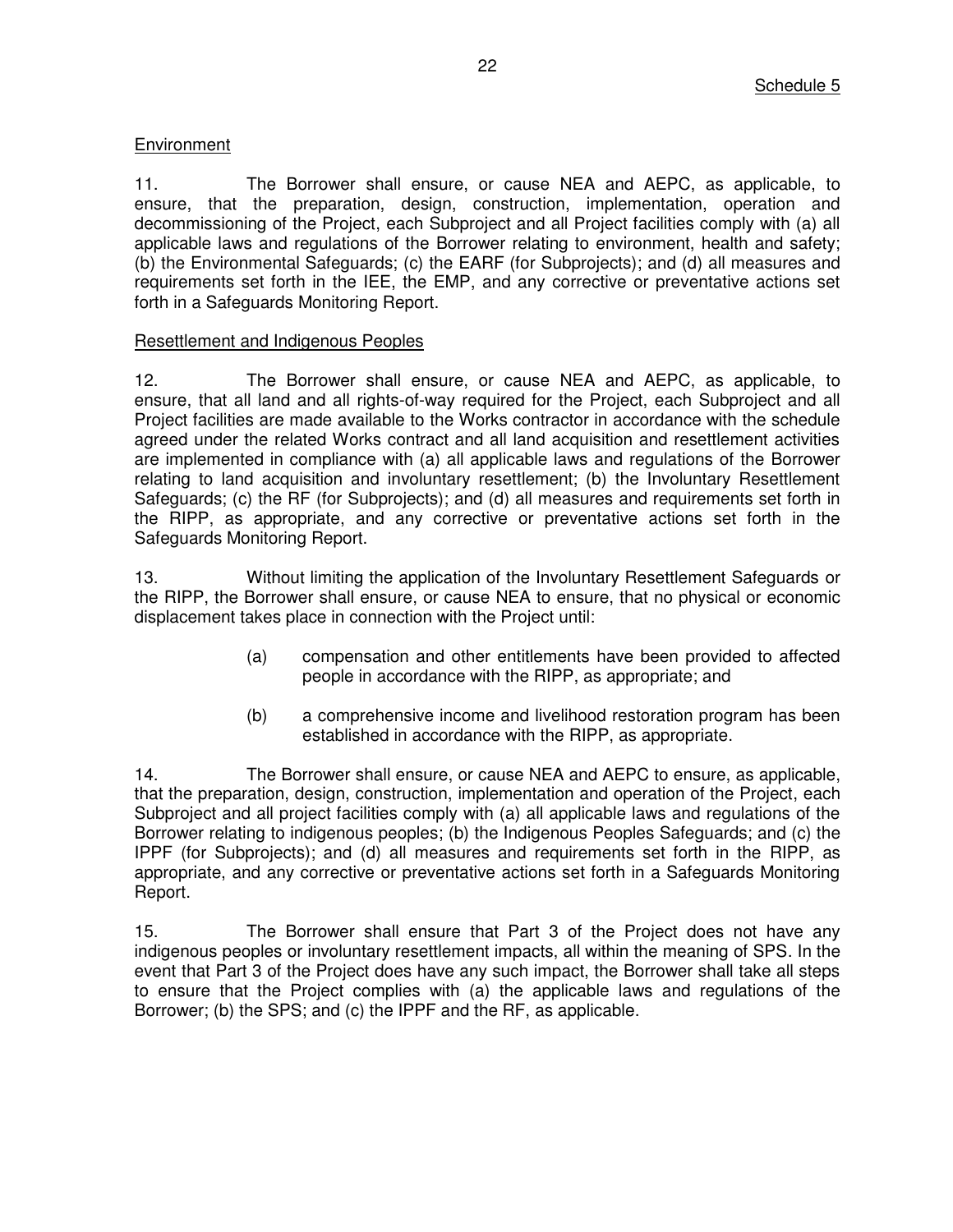### Human and Financial Resources to Implement Safeguards Requirements

16. The Borrower shall make available, or cause NEA and AEPC to make available, necessary budgetary and human resources to fully implement the EMP and the RIPP.

#### Safeguards – Related Provisions in Bidding Documents and Works Contracts

17. The Borrower shall ensure, or cause NEA and AEPC to ensure, that all bidding documents and contracts for Works contain provisions that require contractors to:

- (a) comply with the measures relevant to the contractor set forth in the IEE, the EMP and the RIPP (to the extent they concern impacts on affected people during construction), and any corrective or preventative actions set forth in a Safeguards Monitoring Report;
- (b) make available a budget for all such environmental and social measures;
- (c) provide the Borrower with a written notice of any unanticipated environmental, resettlement or indigenous peoples risks or impacts that arise during construction, implementation or operation of the Project that were not considered in the IEE, the EMP and the RIPP;
- (d) adequately record the condition of roads, agricultural land and other infrastructure prior to starting to transport materials and construction; and
- (e) reinstate pathways, other local infrastructure, and agricultural land to at least their pre-project condition upon the completion of construction.

#### Safeguards Monitoring and Reporting

18. The Borrower shall do the following or cause NEA and AEPC to do the following:

- (a) submit semiannual Safeguards Monitoring Reports to ADB and disclose relevant information from such reports to affected persons promptly upon submission*;*
- (b) if any unanticipated environmental and/or social risks and impacts arise during construction, implementation or operation of the Project that were not considered in the IEE, the EMP, and the RIPP, promptly inform ADB of the occurrence of such risks or impacts, with detailed description of the event and proposed corrective action plan;
- (c) report any actual or potential breach of compliance with the measures and requirements set forth in the EMP and the RIPP promptly after becoming aware of the breach.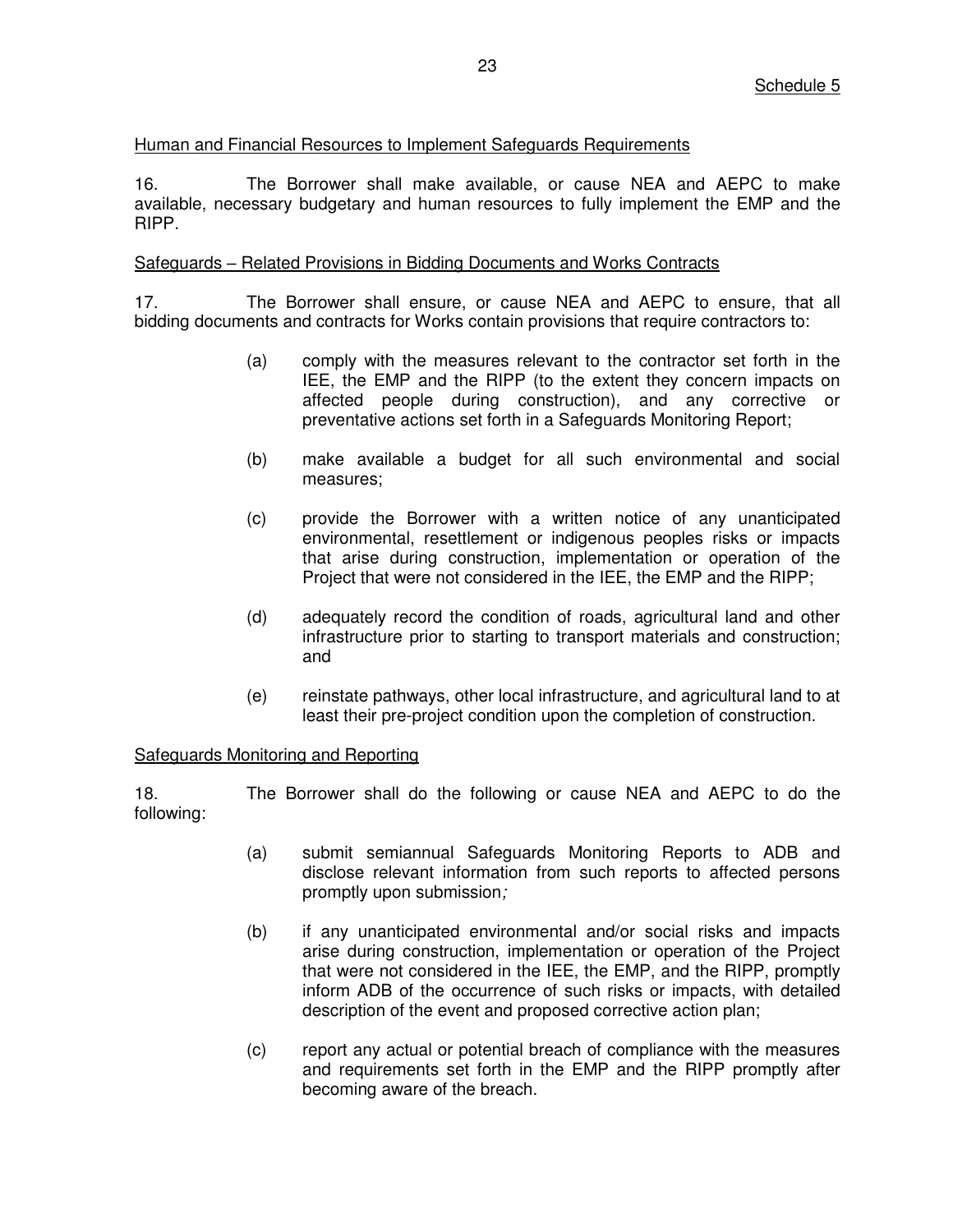### Prohibited List of Investments

19. The Borrower shall ensure that no proceeds of the Loan, SCF Grant and the Norway Grant are used to finance any activity included in the list of prohibited investment activities provided in Appendix 5 of the SPS.

### Gender

20. The Borrower shall ensure that (a) the GESIP is implemented in accordance with its terms; (b) the bidding documents and contracts include relevant provisions for contractors to comply with the measures set forth in the GESIP; (c) adequate resources are allocated for implementation of the GESIP; and (d) progress on implementation of the GESIP, including progress toward achieving key gender outcome and output targets, are regularly monitored and reported to ADB.

### Labor, Health and Anti Human Trafficking

21. The Borrower, NEA and AEPC shall ensure that contractors, comply with all applicable labor, health, and safety laws and regulations of the Borrower and, in particular, (a) do not employ child labor for construction and maintenance activities, and (b) provide appropriate facilities (latrines, etc.) for workers at construction sites. The Borrower shall require contractors not to differentiate wages between men and women for work of equal value. The Borrower, NEA and AEPC shall ensure that specific clauses shall be included in bidding documents to ensure adherence to these provisions, and that compliance shall be strictly monitored during Project implementation.

22. The Borrower, NEA and AEPC shall ensure that contractors shall disseminate information on the risk of transmission of sexually- transmitted diseases, including HIV/AIDS, in health and safety programs to all construction workers employed under the Project. Specific provisions to this effect shall be included in bidding documents and civil works contracts, and compliance shall be monitored by NEA and AEPC and reported to ADB.

23. The Borrower, NEA and AEPC shall ensure that awareness campaign on antihuman trafficking shall be conducted and that information and print material on anti-human trafficking shall be developed and distributed to all construction workers and the community in the Project areas throughout the Project implementation period. Compliance shall be monitored by NEA and AEPC, and reported to ADB.

### O&M

24. During Project implementation and thereafter, the Borrower shall ensure that NEA and AEPC maintain the Project facilities and that proper technical supervision and adequate routine funds for this purpose are provided. The funds required for the O&M of the Project facilities shall be allocated annually and released in a timely basis. Furthermore, the Borrower shall cause NEA and AEPC to ensure that all equipment and spare parts financed under the Project shall exclusively be used for the O&M of the Project.